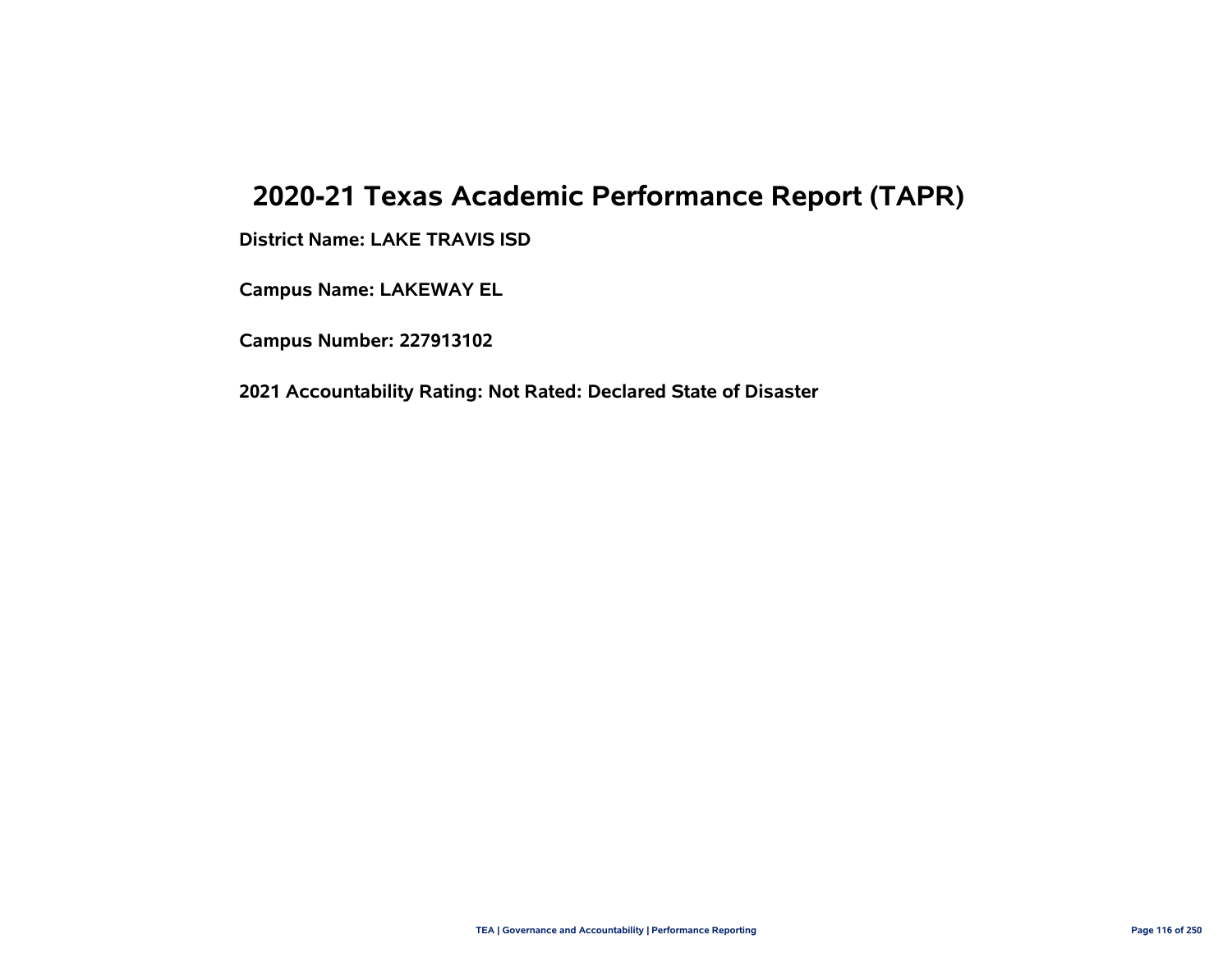**This page is intentionally blank.**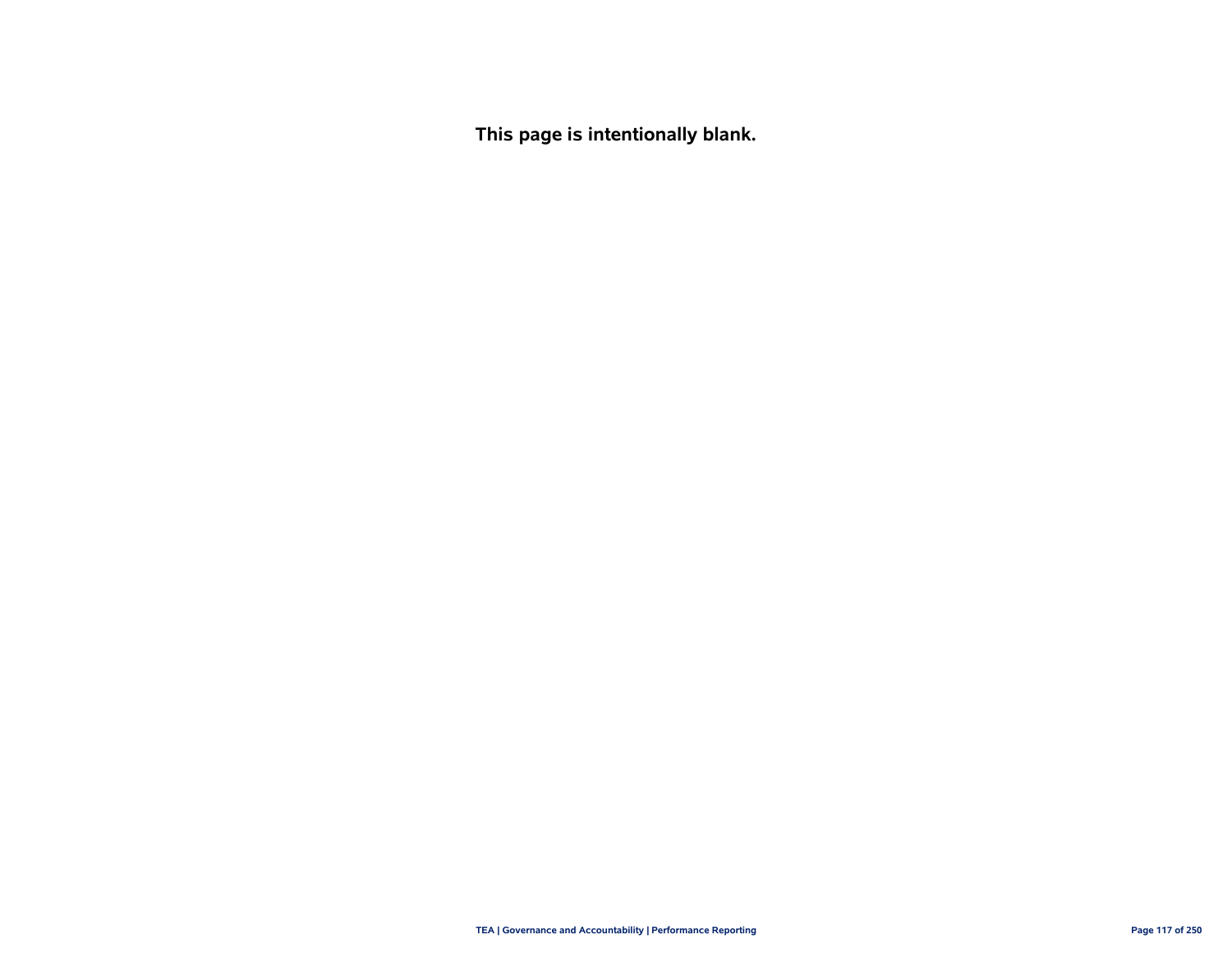|                                       |               |     |     |     |                                                                         |      |     |                 |         |                          | Two         |                |                |                                  | Non-  |        | EB/EL<br>(Current                                                                                                                             |
|---------------------------------------|---------------|-----|-----|-----|-------------------------------------------------------------------------|------|-----|-----------------|---------|--------------------------|-------------|----------------|----------------|----------------------------------|-------|--------|-----------------------------------------------------------------------------------------------------------------------------------------------|
|                                       |               |     |     |     |                                                                         |      |     |                 |         |                          | <b>or</b>   | <b>Special</b> |                | <b>Special Continu- Continu-</b> |       |        |                                                                                                                                               |
|                                       | <b>School</b> |     |     |     | <b>African</b>                                                          |      |     | <b>American</b> |         | <b>Pacific</b>           | <b>More</b> | Ed             | Ed             | ously                            | ously | Econ   | $\&$<br>Year State District Campus American Hispanic White Indian Asian Islander Races (Current) (Former) Enrolled Enrolled Disady Monitored) |
|                                       |               |     |     |     | STAAR Performance Rates by Tested Grade, Subject, and Performance Level |      |     |                 |         |                          |             |                |                |                                  |       |        |                                                                                                                                               |
| <b>Grade 3 Reading</b>                |               |     |     |     |                                                                         |      |     |                 |         |                          |             |                |                |                                  |       |        |                                                                                                                                               |
| At Approaches Grade Level or<br>Above | 2021          | 67% | 83% | 90% | $\ast$                                                                  | 100% | 84% |                 | * 100%  |                          | $-100%$     | 78%            | $\ast$         | 93%                              | 82%   |        |                                                                                                                                               |
|                                       | 2019          | 76% | 90% | 93% | $\ast$                                                                  | 100% | 91% | $\ast$          | 92%     |                          | 100%        | 70%            | $\ast$         | 91%                              | 100%  | 100%   | 100%                                                                                                                                          |
| At Meets Grade Level or Above         | 2021          | 39% | 58% | 66% | $\pmb{\ast}$                                                            | 54%  | 71% | $\ast$          | 50%     |                          | 67%         | 44%            | $\ast$         | 69%                              | 59%   | $\ast$ | $\ast$                                                                                                                                        |
|                                       | 2019          | 45% | 63% | 70% | $\ast$                                                                  | 64%  | 68% | *               | 83%     |                          | 100%        | 30%            | $\ast$         | 74%                              | 59%   | 50%    | 83%                                                                                                                                           |
| At Masters Grade Level                | 2021          | 19% | 33% | 43% | $\ast$                                                                  | 8%   | 51% | *               | 50%     |                          | 33%         | 11%            | $\ast$         | 45%                              | 36%   | $\ast$ | $\ast$                                                                                                                                        |
|                                       | 2019          | 27% | 46% | 54% | $\ast$                                                                  | 36%  | 50% | $\ast$          | 83%     | - 1                      | 100%        | 20%            | $\ast$         | 61%                              | 34%   | 50%    | 83%                                                                                                                                           |
| <b>Grade 3 Mathematics</b>            |               |     |     |     |                                                                         |      |     |                 |         |                          |             |                |                |                                  |       |        |                                                                                                                                               |
| At Approaches Grade Level or<br>Above | 2021          | 62% | 81% | 87% | $\pmb{\ast}$                                                            | 79%  | 88% | $\ast$          | 83%     |                          | - 100%      | 70%            | $\ast$         | 88%                              | 87%   | $\ast$ |                                                                                                                                               |
|                                       | 2019          | 79% | 89% | 93% | $\pmb{\ast}$                                                            | 71%  | 95% |                 | * 100%  |                          | 100%        | 50%            | $\ast$         | 94%                              | 90%   | 83%    | 83%                                                                                                                                           |
| At Meets Grade Level or Above         | 2021          | 31% | 44% | 53% | $\ast$                                                                  | 43%  | 48% |                 | 67%     |                          | 100%        | 30%            | $\ast$         | 64%                              | 26%   | $\ast$ | $\ast$                                                                                                                                        |
|                                       | 2019          | 49% | 66% | 70% | $\ast$                                                                  | 36%  | 72% | $\ast$          | 92%     |                          | 88%         | 30%            | $\ast$         | 71%                              | 69%   | 17%    | 83%                                                                                                                                           |
| At Masters Grade Level                | 2021          | 14% | 23% | 23% | $\pmb{\ast}$                                                            | 14%  | 22% | $\ast$          | 33%     |                          | 33%         | 10%            | $\ast$         | 25%                              | 17%   | $\ast$ | $\ast$                                                                                                                                        |
|                                       | 2019          | 25% | 40% | 39% | $\ast$                                                                  | 14%  | 35% | $\ast$          | 67%     |                          | 75%         | 20%            | $\ast$         | 41%                              | 31%   | 17%    | 67%                                                                                                                                           |
| <b>Grade 4 Reading</b>                |               |     |     |     |                                                                         |      |     |                 |         |                          |             |                |                |                                  |       |        |                                                                                                                                               |
| At Approaches Grade Level or<br>Above | 2021          | 63% | 78% | 74% |                                                                         | 38%  | 82% |                 | 90%     |                          | 57%         | 27%            |                | 77%                              | 67%   | $\ast$ | $\ast$                                                                                                                                        |
|                                       | 2019          | 75% | 88% | 92% | $\pmb{\ast}$                                                            | 95%  | 93% |                 | 91%     |                          | 80%         | 64%            | $\ast$         | 95%                              | 88%   | 100%   | 86%                                                                                                                                           |
| At Meets Grade Level or Above         | 2021          | 36% | 52% | 59% | $\sim$                                                                  | 31%  | 63% |                 | 70%     |                          | 57%         | 20%            | $\blacksquare$ | 59%                              | 58%   | $\ast$ | $\ast$                                                                                                                                        |
|                                       | 2019          | 44% | 60% | 70% | $\pmb{\ast}$                                                            | 75%  | 68% |                 | 73%     |                          | 80%         | 55%            | $\ast$         | 71%                              | 69%   | 33%    | 71%                                                                                                                                           |
| At Masters Grade Level                | 2021          | 17% | 30% | 39% | $\sim$                                                                  | 15%  | 38% |                 | 60%     |                          | 57%         | 7%             | $\blacksquare$ | 38%                              | 42%   | $\ast$ | $\ast$                                                                                                                                        |
|                                       | 2019          | 22% | 36% | 44% | $\pmb{\ast}$                                                            | 35%  | 43% |                 | 55%     |                          | 60%         | 18%            | $\ast$         | 44%                              | 44%   | 17%    | 29%                                                                                                                                           |
| <b>Grade 4 Mathematics</b>            |               |     |     |     |                                                                         |      |     |                 |         |                          |             |                |                |                                  |       |        |                                                                                                                                               |
| At Approaches Grade Level or<br>Above | 2021          | 59% | 77% | 81% | $\sim$                                                                  | 38%  | 90% | ÷.              | 80%     |                          | 86%         | 27%            |                | 80%                              | 83%   |        |                                                                                                                                               |
|                                       | 2019          | 75% | 85% | 88% | $\pmb{\ast}$                                                            | 85%  | 87% |                 | $-100%$ | $\overline{\phantom{a}}$ | 80%         | 64%            | $\ast$         | 90%                              | 81%   | 67%    | 100%                                                                                                                                          |
| At Meets Grade Level or Above         | 2021          | 36% | 52% | 54% | $\overline{a}$                                                          | 15%  | 57% |                 | 80%     |                          | 71%         | 7%             | $\overline{a}$ | 55%                              | 54%   | $\ast$ | $\ast$                                                                                                                                        |
|                                       | 2019          | 48% | 62% | 71% | $\ast$                                                                  | 70%  | 69% |                 | 82%     |                          | 80%         | 36%            | $\ast$         | 75%                              | 63%   | 33%    | 71%                                                                                                                                           |
| At Masters Grade Level                | 2021          | 21% | 35% | 37% | $\sim$                                                                  | 15%  | 33% |                 | 70%     |                          | 57%         | $0\%$          |                | 36%                              | 38%   | $\ast$ | $\ast$                                                                                                                                        |
|                                       | 2019          | 28% | 42% | 52% | $\pmb{\ast}$                                                            | 45%  | 50% |                 | 64%     |                          | 80%         | 18%            | $\ast$         | 55%                              | 47%   | 0%     | 57%                                                                                                                                           |
| <b>Grade 4 Writing</b>                |               |     |     |     |                                                                         |      |     |                 |         |                          |             |                |                |                                  |       |        |                                                                                                                                               |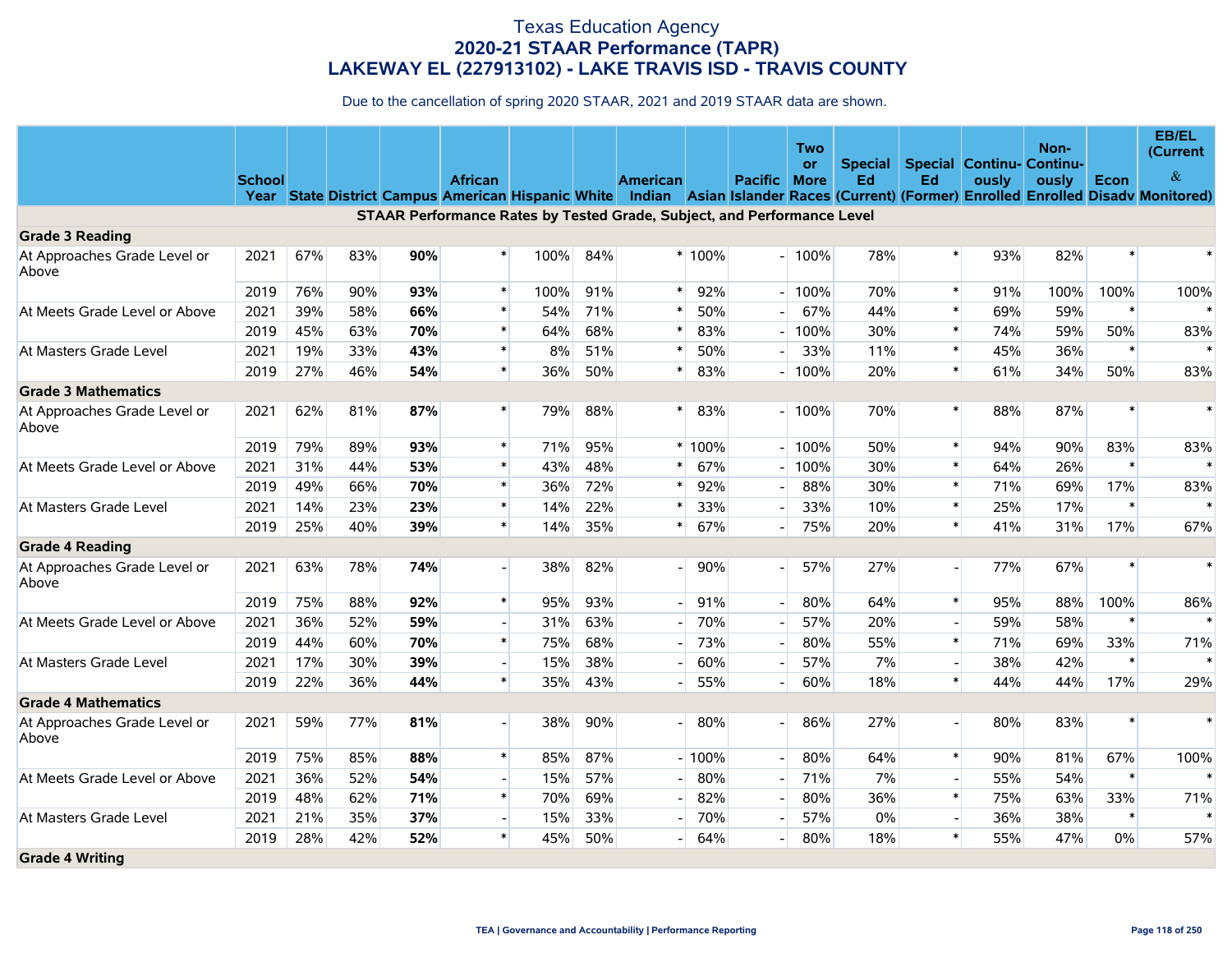|                                       |               |     |     |         |                                                    |      |        |                 |         |                | <b>Two</b><br><b>or</b> | Special |                | <b>Special Continu- Continu-</b> | Non-   |        | EB/EL<br>(Current                                                                  |
|---------------------------------------|---------------|-----|-----|---------|----------------------------------------------------|------|--------|-----------------|---------|----------------|-------------------------|---------|----------------|----------------------------------|--------|--------|------------------------------------------------------------------------------------|
|                                       | <b>School</b> |     |     |         | <b>African</b>                                     |      |        | <b>American</b> |         | <b>Pacific</b> | <b>More</b>             | Ed.     | Ed             | ously                            | ously  | Econ   | $\&$                                                                               |
|                                       |               |     |     |         | Year State District Campus American Hispanic White |      |        |                 |         |                |                         |         |                |                                  |        |        | Indian Asian Islander Races (Current) (Former) Enrolled Enrolled Disady Monitored) |
| At Approaches Grade Level or<br>Above | 2021          | 53% | 75% | 80%     |                                                    | 46%  | 88%    |                 | 80%     |                | 86%                     | 44%     |                | 84%                              | 72%    |        |                                                                                    |
|                                       | 2019          | 67% | 84% | 91%     | $\ast$                                             | 100% | 87%    |                 | - 100%  |                | 100%                    | 64%     | $\ast$         | 92%                              | 91%    | 83%    | 100%                                                                               |
| At Meets Grade Level or Above         | 2021          | 27% | 47% | 60%     | $\overline{a}$                                     | 31%  | 64%    |                 | 70%     |                | 71%                     | 19%     |                | 64%                              | 52%    | $\ast$ | $\ast$                                                                             |
|                                       | 2019          | 35% | 59% | 64%     | $\pmb{\ast}$                                       | 55%  | 63%    |                 | 64%     |                | 100%                    | 45%     | $\ast$         | 63%                              | 66%    | 50%    | 57%                                                                                |
| At Masters Grade Level                | 2021          | 8%  | 19% | 23%     | $\sim$                                             | 15%  | 21%    |                 | 40%     |                | 29%                     | $0\%$   | $\sim$         | 28%                              | 12%    | $\ast$ | $\ast$                                                                             |
|                                       | 2019          | 11% | 20% | 27%     | $\ast$                                             | 10%  | 28%    |                 | 27%     |                | 60%                     | 18%     | $\ast$         | 26%                              | 28%    | 0%     | 14%                                                                                |
| Grade 5 Reading+                      |               |     |     |         |                                                    |      |        |                 |         |                |                         |         |                |                                  |        |        |                                                                                    |
| At Approaches Grade Level or<br>Above | 2021          | 73% | 89% | 95%     | $\ast$                                             | 100% | 93%    |                 |         |                |                         | 60%     |                | 98%                              | 91%    |        | 100%                                                                               |
|                                       | 2019          | 86% | 97% | 97%     | $\ast$                                             | 95%  | 99%    |                 | $-100%$ |                | 86%                     | 78%     | $\pmb{\ast}$   | 97%                              | 97%    | 92%    | $\ast$                                                                             |
| At Meets Grade Level or Above         | 2021          | 46% | 67% | 83%     | $\ast$                                             | 91%  | 84%    | $\ast$          | $\ast$  |                | $\ast$                  | 40%     |                | 85%                              | 78%    | $\ast$ | 80%                                                                                |
|                                       | 2019          | 54% | 79% | 87%     | $\ast$                                             | 84%  | 88%    |                 | $-100%$ |                | 86%                     | 61%     | $\ast$         | 85%                              | 94%    | 92%    | $\ast$                                                                             |
| At Masters Grade Level                | 2021          | 30% | 49% | 59%     | $\ast$                                             | 55%  | 62%    | $\ast$          | $\ast$  |                | $\ast$                  | 0%      |                | 63%                              | 52%    | $\ast$ | 60%                                                                                |
|                                       | 2019          | 29% | 55% | 63%     | $\ast$                                             | 47%  | 64%    |                 | $-100%$ |                | 57%                     | 17%     | $\ast$         | 65%                              | 57%    | 50%    | $\ast$                                                                             |
| <b>Grade 5 Mathematics+</b>           |               |     |     |         |                                                    |      |        |                 |         |                |                         |         |                |                                  |        |        |                                                                                    |
| At Approaches Grade Level or<br>Above | 2021          | 70% | 89% | 97%     | $\ast$                                             | 100% | 95%    |                 | $\ast$  |                | $\ast$                  | 80%     |                | 97%                              | 96%    | $\ast$ | 100%                                                                               |
|                                       | 2019          | 90% | 95% | 96%     | $\ast$                                             | 100% | 98%    |                 | $\ast$  |                | 80%                     | 83%     | $\ast$         | 96%                              | 97%    | 92%    | $\ast$                                                                             |
| At Meets Grade Level or Above         | 2021          | 44% | 67% | 84%     | $\ast$                                             | 73%  | 86%    | $\ast$          | $\ast$  |                | $\ast$                  | 60%     |                | 90%                              | 74%    | $\ast$ | 80%                                                                                |
|                                       | 2019          | 58% | 76% | 83%     | $\ast$                                             | 78%  | 85%    |                 | $\ast$  |                | 80%                     | 61%     | $\ast$         | 85%                              | 79%    | 67%    | $\ast$                                                                             |
| At Masters Grade Level                | 2021          | 25% | 43% | 58%     | $\ast$                                             | 36%  | 66%    | $\ast$          | $\ast$  |                | $\ast$                  | 40%     | $\sim$         | 64%                              | 48%    | $\ast$ | 80%                                                                                |
|                                       | 2019          | 36% | 55% | 60%     | $\ast$                                             | 44%  | 61%    |                 | $\ast$  |                | 80%                     | 44%     | $\ast$         | 61%                              | 58%    | 50%    | $\ast$                                                                             |
| <b>Grade 5 Science</b>                |               |     |     |         |                                                    |      |        |                 |         |                |                         |         |                |                                  |        |        |                                                                                    |
| At Approaches Grade Level or<br>Above | 2021          | 62% | 81% | 94%     | $\ast$                                             | 91%  | 98%    |                 |         |                |                         |         |                | 95%                              | 91%    | $\ast$ | 80%                                                                                |
|                                       | 2019          | 75% | 86% | 88%     | $\ast$                                             | 74%  | 91%    |                 | $-100%$ |                | 86%                     | 61%     | $\ast$         | 89%                              | 85%    | 75%    | $\ast$                                                                             |
| At Meets Grade Level or Above         | 2021          | 31% | 46% | 61%     | $\ast$                                             | 45%  | 66%    |                 | $\ast$  |                | $\ast$                  | $\ast$  |                | 67%                              | 52%    | $\ast$ | 60%                                                                                |
|                                       | 2019          | 49% | 66% | 76%     | $\ast$                                             | 58%  | 78%    |                 | $-100%$ |                | 86%                     | 56%     | $\ast$         | 77%                              | 71%    | 67%    | $\ast$                                                                             |
| At Masters Grade Level                | 2021          | 13% | 23% | 29%     | $\ast$                                             | 27%  | 30%    |                 | $\ast$  |                | $\ast$                  | $\ast$  | $\overline{a}$ | 33%                              | 22%    | $\ast$ | 40%                                                                                |
|                                       | 2019          | 24% | 38% | 47%     | $\ast$                                             | 26%  | 49%    |                 | 75%     |                | 43%                     | 33%     | $\ast$         | 47%                              | 44%    | 17%    | $\ast$                                                                             |
| <b>Grade 6 Mathematics</b>            |               |     |     |         |                                                    |      |        |                 |         |                |                         |         |                |                                  |        |        |                                                                                    |
| At Approaches Grade Level or<br>Above | 2021          | 68% | 89% | $\star$ |                                                    |      |        |                 |         |                |                         |         |                | $\ast$                           |        |        |                                                                                    |
|                                       | 2019          | 81% | 94% | 100%    |                                                    |      | * 100% |                 | $-100%$ |                | $\ast$                  |         |                | 100%                             | $\ast$ |        | $\ast$                                                                             |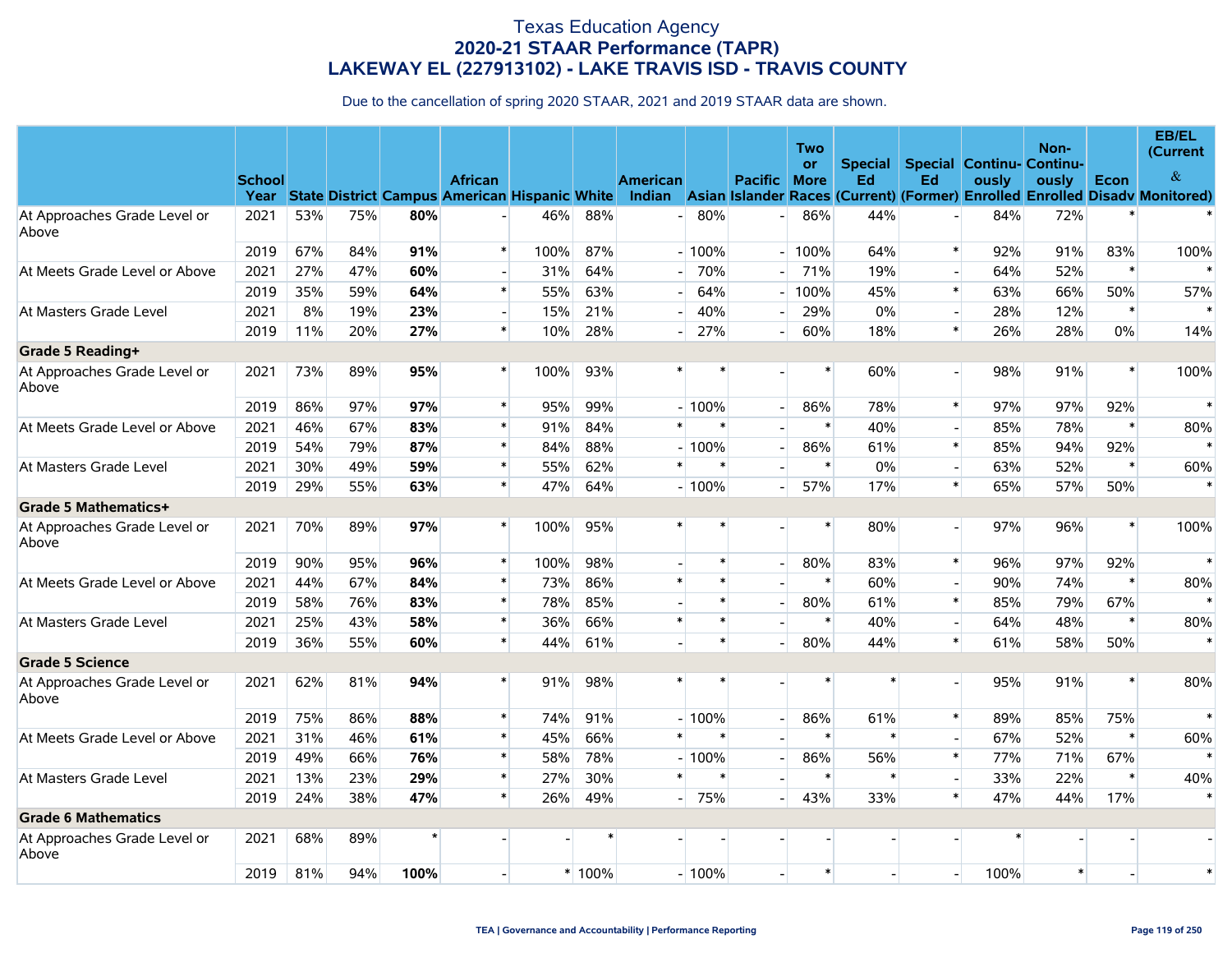|                                       |               |     |     |         |                |        |         |                 |         |                     | <b>Two</b> |               |        |                                           | Non-   |        | EB/EL<br>(Current                                                                                                                     |
|---------------------------------------|---------------|-----|-----|---------|----------------|--------|---------|-----------------|---------|---------------------|------------|---------------|--------|-------------------------------------------|--------|--------|---------------------------------------------------------------------------------------------------------------------------------------|
|                                       | <b>School</b> |     |     |         | <b>African</b> |        |         | <b>American</b> |         | <b>Pacific More</b> | <b>or</b>  | Special<br>Ed | Ed     | <b>Special Continu- Continu-</b><br>ously | ously  | Econ   | $\&$                                                                                                                                  |
|                                       |               |     |     |         |                |        |         |                 |         |                     |            |               |        |                                           |        |        | Year State District Campus American Hispanic White Indian Asian Islander Races (Current) (Former) Enrolled Enrolled Disady Monitored) |
| At Meets Grade Level or Above         | 2021          | 36% | 62% | $\star$ |                |        |         | الد             |         |                     |            |               |        |                                           |        |        |                                                                                                                                       |
|                                       | 2019          | 47% | 68% | 100%    |                |        | $*100%$ |                 | $-100%$ |                     | $\ast$     |               |        | 100%                                      | $\ast$ |        | $\ast$                                                                                                                                |
| At Masters Grade Level                | 2021          | 15% | 31% | $\star$ |                |        | $\ast$  |                 |         |                     |            |               |        | $\ast$                                    |        |        |                                                                                                                                       |
|                                       | 2019          | 21% | 36% | 95%     |                | $\ast$ | 91%     |                 | $-100%$ |                     | $\ast$     |               |        | 94%                                       | $\ast$ |        | $\ast$                                                                                                                                |
| <b>All Grades All Subjects</b>        |               |     |     |         |                |        |         |                 |         |                     |            |               |        |                                           |        |        |                                                                                                                                       |
| At Approaches Grade Level or<br>Above | 2021          | 67% | 85% | 86%     | 90%            | 73%    | 89%     | 100%            | 85%     |                     | 87%        | 49%           | $\ast$ | 87%                                       | 83%    | 81%    | 73%                                                                                                                                   |
|                                       | 2019          | 78% | 91% | 93%     | 82%            | 90%    | 93%     | $\ast$          | 98%     |                     | 90%        | 68%           | 96%    | 93%                                       | 91%    | 86%    | 95%                                                                                                                                   |
| At Meets Grade Level or Above         | 2021          | 41% | 61% | 64%     | 80%            | 46%    | 67%     | 60%             | 69%     |                     | 69%        | 24%           | $\ast$ | 67%                                       | 57%    | 70%    | 55%                                                                                                                                   |
|                                       | 2019          | 50% | 72% | 75%     | 47%            | 66%    | 75%     |                 | 85%     |                     | 88%        | 50%           | 61%    | 76%                                       | 72%    | 58%    | 79%                                                                                                                                   |
| At Masters Grade Level                | 2021          | 18% | 32% | 38%     | 50%            | 22%    | 40%     | 60%             | 52%     |                     | 36%        | 6%            | $\ast$ | 40%                                       | 33%    | 41%    | 33%                                                                                                                                   |
|                                       | 2019          | 24% | 42% | 50%     | 35%            | 33%    | 49%     | $\ast$          | 69%     |                     | 71%        | 25%           | 52%    | 52%                                       | 44%    | 29%    | 52%                                                                                                                                   |
| <b>All Grades ELA/Reading</b>         |               |     |     |         |                |        |         |                 |         |                     |            |               |        |                                           |        |        |                                                                                                                                       |
| At Approaches Grade Level or<br>Above | 2021          | 68% | 85% | 85%     | $\ast$         | 78%    | 86%     | $\ast$          | 94%     |                     | 80%        | 48%           | $\ast$ | 88%                                       | 80%    | 90%    | 75%                                                                                                                                   |
|                                       | 2019          | 75% | 90% | 94%     | 86%            | 96%    | 95%     | $\ast$          | 94%     |                     | 90%        | 72%           | 100%   | 94%                                       | 95%    | 96%    | 94%                                                                                                                                   |
| At Meets Grade Level or Above         | 2021          | 45% | 64% | 68%     | $\ast$         | 57%    | 72%     |                 | 61%     |                     | 60%        | 31%           | $\ast$ | 69%                                       | 65%    | 80%    | 58%                                                                                                                                   |
|                                       | 2019          | 48% | 71% | 77%     | 43%            | 75%    | 76%     |                 | 84%     |                     | 90%        | 51%           | 50%    | 77%                                       | 75%    | 67%    | 81%                                                                                                                                   |
| At Masters Grade Level                | 2021          | 18% | 31% | 46%     | $\ast$         | 24%    | 49%     |                 | 56%     |                     | 40%        | 7%            | $\ast$ | 47%                                       | 43%    | 50%    | 33%                                                                                                                                   |
|                                       | 2019          | 21% | 40% | 54%     | 43%            | 40%    | 53%     |                 | 77%     |                     | 75%        | 18%           | 38%    | 58%                                       | 46%    | 42%    | 56%                                                                                                                                   |
| <b>All Grades Mathematics</b>         |               |     |     |         |                |        |         |                 |         |                     |            |               |        |                                           |        |        |                                                                                                                                       |
| At Approaches Grade Level or<br>Above | 2021          | 66% | 84% | 88%     | $\ast$         | 71%    | 91%     | $\ast$          | 83%     |                     | 93%        | 50%           | $\ast$ | 87%                                       | 89%    | 80%    | 83%                                                                                                                                   |
|                                       | 2019          | 82% | 92% | 93%     | 86%            | 87%    | 94%     |                 | * 100%  |                     | 90%        | 69%           | 88%    | 94%                                       | 90%    | 83%    | 94%                                                                                                                                   |
| At Meets Grade Level or Above         | 2021          | 37% | 58% | 62%     | $\ast$         | 42%    | 63%     | *               | 78%     |                     | 80%        | 23%           | $\ast$ | 67%                                       | 51%    | 70%    | 58%                                                                                                                                   |
|                                       | 2019          | 52% | 70% | 76%     | 57%            | 64%    | 77%     | $\ast$          | 90%     |                     | 85%        | 46%           | 75%    | 78%                                       | 71%    | 46%    | 81%                                                                                                                                   |
| At Masters Grade Level                | 2021          | 18% | 31% | 38%     | $\ast$         | 21%    | 39%     | $\ast$          | 56%     |                     | 40%        | 10%           | $\ast$ | 40%                                       | 34%    | 40%    | 42%                                                                                                                                   |
|                                       | 2019          | 26% | 42% | 53%     | 29%            | 38%    | 51%     | $\ast$          | 74%     |                     | 80%        | 31%           | 63%    | 55%                                       | 47%    | 29%    | 63%                                                                                                                                   |
| <b>All Grades Writing</b>             |               |     |     |         |                |        |         |                 |         |                     |            |               |        |                                           |        |        |                                                                                                                                       |
| At Approaches Grade Level or<br>Above | 2021          | 58% | 78% | 80%     | $\blacksquare$ | 46%    | 88%     |                 | 80%     |                     | 86%        | 44%           |        | 84%                                       | 72%    | $\ast$ | $\ast$                                                                                                                                |
|                                       | 2019          | 68% | 86% | 91%     | $\ast$         | 100%   | 87%     |                 | $-100%$ |                     | 100%       | 64%           | $\ast$ | 92%                                       | 91%    | 83%    | 100%                                                                                                                                  |
| At Meets Grade Level or Above         | 2021          | 30% | 49% | 60%     |                | 31%    | 64%     |                 | 70%     |                     | 71%        | 19%           |        | 64%                                       | 52%    | $\ast$ | $\ast$                                                                                                                                |
|                                       | 2019          | 38% | 61% | 64%     | $\ast$         | 55%    | 63%     |                 | 64%     |                     | $-100%$    | 45%           | $\ast$ | 63%                                       | 66%    | 50%    | 57%                                                                                                                                   |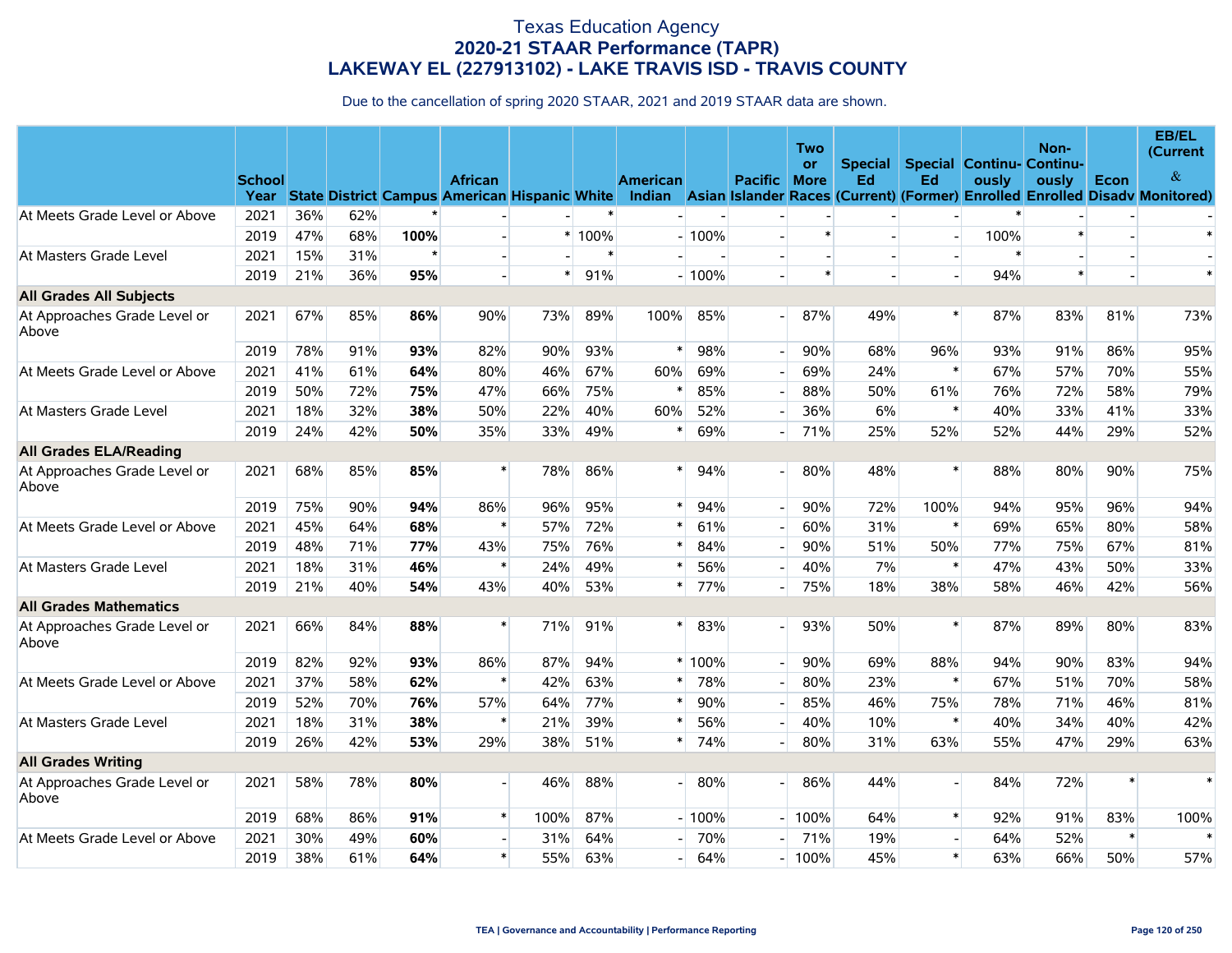Due to the cancellation of spring 2020 STAAR, 2021 and 2019 STAAR data are shown.

|                                       | <b>School</b><br>Year |     |     |     | <b>African</b><br><b>State District Campus American Hispanic White</b> |     |     | <b>American</b><br>Indian |         | <b>Pacific</b> | <b>Two</b><br>or<br><b>More</b> | <b>Special</b><br>Ed | Ed | <b>Special Continu- Continu-</b><br>ously | Non-<br>ously | Econ  | <b>EB/EL</b><br>(Current<br>&<br>Asian Islander Races (Current) (Former) Enrolled Enrolled Disady Monitored) |
|---------------------------------------|-----------------------|-----|-----|-----|------------------------------------------------------------------------|-----|-----|---------------------------|---------|----------------|---------------------------------|----------------------|----|-------------------------------------------|---------------|-------|--------------------------------------------------------------------------------------------------------------|
| At Masters Grade Level                | 2021                  | 9%  | 17% | 23% |                                                                        | 15% | 21% |                           | 40%     |                | 29%                             | $0\%$                |    | 28%                                       | 12%           |       |                                                                                                              |
|                                       | 2019                  | 14% | 28% | 27% |                                                                        | 10% | 28% | $\overline{\phantom{a}}$  | 27%     |                | 60%                             | 18%                  |    | 26%                                       | 28%           | $0\%$ | 14%                                                                                                          |
| <b>All Grades Science</b>             |                       |     |     |     |                                                                        |     |     |                           |         |                |                                 |                      |    |                                           |               |       |                                                                                                              |
| At Approaches Grade Level or<br>Above | 2021                  | 71% | 89% | 94% |                                                                        | 91% | 98% |                           |         |                |                                 |                      |    | 95%                                       | 91%           |       | 80%                                                                                                          |
|                                       | 2019                  | 81% | 93% | 88% |                                                                        | 74% | 91% |                           | $-100%$ |                | 86%                             | 61%                  |    | 89%                                       | 85%           | 75%   |                                                                                                              |
| At Meets Grade Level or Above         | 2021                  | 44% | 64% | 61% |                                                                        | 45% | 66% |                           |         |                |                                 |                      |    | 67%                                       | 52%           |       | 60%                                                                                                          |
|                                       | 2019                  | 54% | 78% | 76% |                                                                        | 58% | 78% |                           | $-100%$ |                | 86%                             | 56%                  |    | 77%                                       | 71%           | 67%   |                                                                                                              |
| At Masters Grade Level                | 2021                  | 20% | 34% | 29% |                                                                        | 27% | 30% |                           |         |                |                                 |                      |    | 33%                                       | 22%           |       | 40%                                                                                                          |
|                                       | 2019                  | 25% | 49% | 47% |                                                                        | 26% | 49% |                           | 75%     |                | 43%                             | 33%                  |    | 47%                                       | 44%           | 17%   |                                                                                                              |

\* Indicates results are masked due to small numbers to protect student confidentiality.

- Indicates there are no students in the group.

+ Indicates that rates for reading and mathematics are based on the cumulative results from the first and second administrations of STAAR.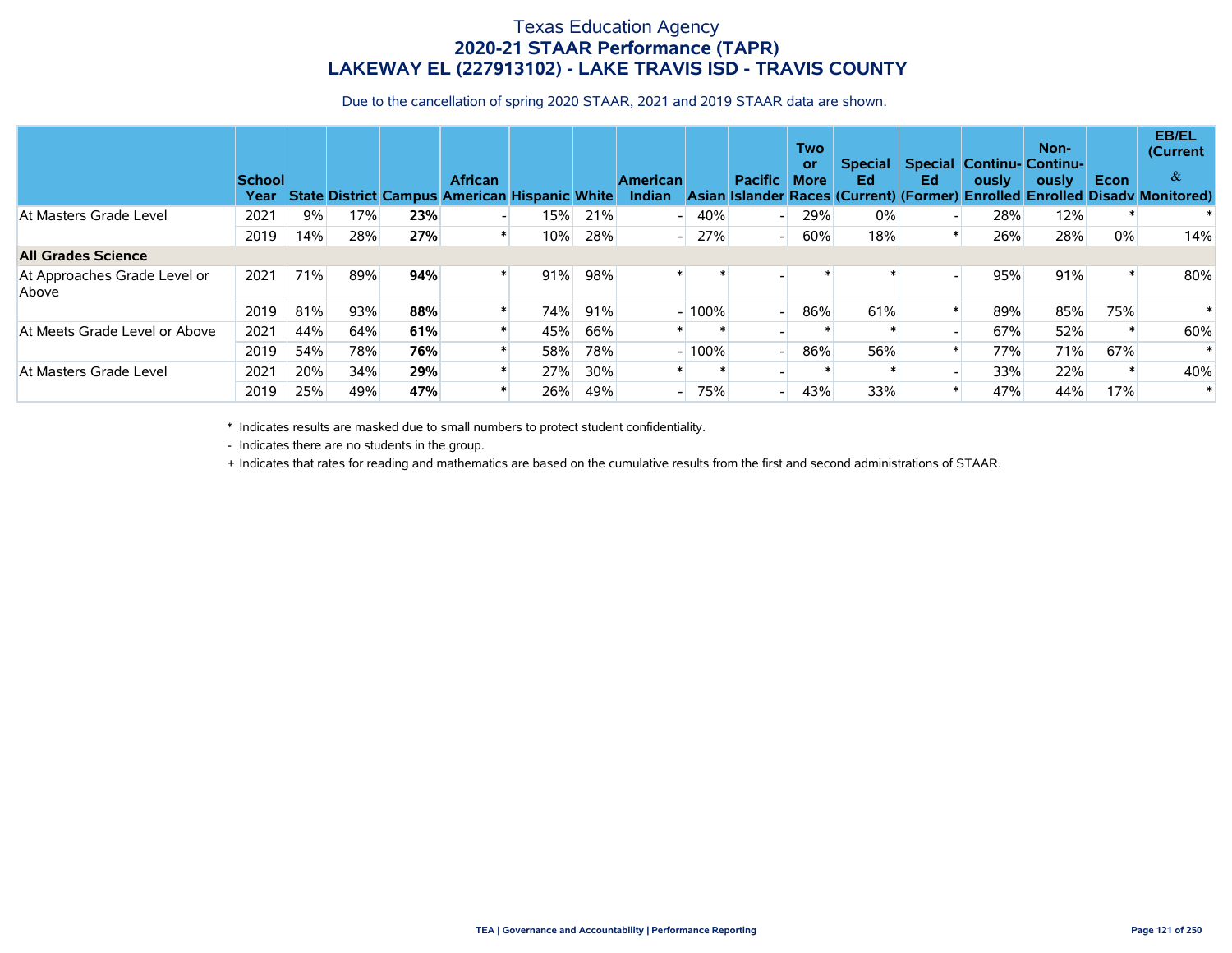Due to the cancellation of spring 2020 STAAR, 2019 and 2018 progress data are shown.

|                               | <b>School</b><br>Year |    |    |    | <b>African</b><br>State District Campus American Hispanic White |                          |     | American                                                            |        | Pacific                  | <b>Twoor</b><br><b>More</b> | <b>Special</b><br>Ed | Ed.                      | <b>Special Continu- Continu-</b><br>ously | Non-<br>ously | Econ                     | <b>EB/EL</b><br>(Current<br>$\&$<br>Indian Asian Islander Races (Current) (Former) Enrolled Enrolled Disadv Monitored) |
|-------------------------------|-----------------------|----|----|----|-----------------------------------------------------------------|--------------------------|-----|---------------------------------------------------------------------|--------|--------------------------|-----------------------------|----------------------|--------------------------|-------------------------------------------|---------------|--------------------------|------------------------------------------------------------------------------------------------------------------------|
|                               |                       |    |    |    |                                                                 |                          |     | School Progress Domain - Academic Growth Score by Grade and Subject |        |                          |                             |                      |                          |                                           |               |                          |                                                                                                                        |
| Grade 4 ELA/Reading           | 2019                  | 61 | 62 | 69 | ∗                                                               | 58                       | 71  | $\overline{\phantom{a}}$                                            | 68     |                          | 80                          | 59                   | $\ast$                   | 73                                        | 57            | 58                       | 71                                                                                                                     |
|                               | 2018                  | 63 | 66 | 70 | $\overline{\phantom{a}}$                                        | 62                       | 70  | $\overline{\phantom{a}}$                                            | 86     | $\overline{\phantom{a}}$ | 72                          | 54                   | $\ast$                   | 68                                        | 76            | $\ast$                   | $\ast$                                                                                                                 |
| Grade 4 Mathematics           | 2019                  | 65 | 70 | 75 | $\ast$                                                          | 74                       | 74  | $\sim$                                                              | 77     | $\overline{\phantom{a}}$ | 80                          | 64                   | $\ast$                   | 79                                        | 63            | 42                       | 86                                                                                                                     |
|                               | 2018                  | 65 | 70 | 84 | $\ast$                                                          | 78                       | 85  | $\sim$                                                              | 100    | $\sim$                   | 78                          | 71                   | $\ast$                   | 86                                        | 80            | 60                       | $\ast$                                                                                                                 |
| Grade 5 ELA/Reading           | 2019                  | 81 | 86 | 89 | $\ast$                                                          | 86                       | 88  | $\overline{\phantom{a}}$                                            | 100    | $\sim$                   | 100                         | 75                   | $\ast$                   | 87                                        | 93            | 92                       | $\ast$                                                                                                                 |
|                               | 2018                  | 80 | 83 | 82 | $\ast$                                                          | 81                       | 82  | $\ast$                                                              | 81     | $\overline{\phantom{a}}$ | 85                          | 67                   | $\ast$                   | 78                                        | 90            | 91                       | 100                                                                                                                    |
| Grade 5 Mathematics           | 2019                  | 83 | 87 | 90 | $\ast$                                                          | 88                       | 91  | $\overline{\phantom{a}}$                                            | $\ast$ | $\overline{\phantom{a}}$ | 100                         | 84                   | $\ast$                   | 91                                        | 88            | 75                       | $\ast$                                                                                                                 |
|                               | 2018                  | 81 | 82 | 76 | $\ast$                                                          | 78                       | 80  | $\ast$                                                              | $\ast$ | $\overline{\phantom{a}}$ | 64                          | 57                   | $\ast$                   | 74                                        | 79            | 83                       | $\ast$                                                                                                                 |
| Grade 6 Mathematics           | 2019                  | 54 | 57 | 95 | $\overline{\phantom{a}}$                                        | $\ast$                   | 91  | $\overline{\phantom{a}}$                                            | 100    | $\overline{\phantom{0}}$ | $\ast$                      |                      |                          | 94                                        | $\ast$        | $\overline{\phantom{0}}$ | $\ast$                                                                                                                 |
|                               | 2018                  | 56 | 62 | 92 | $\overline{\phantom{a}}$                                        | $\overline{\phantom{a}}$ | 100 | $\overline{\phantom{a}}$                                            | $\ast$ | $\overline{\phantom{a}}$ | $\ast$                      | $\ast$               | $\overline{\phantom{a}}$ | 100                                       | 80            | $\ast$                   | $\ast$                                                                                                                 |
| All Grades Both Subjects      | 2019                  | 69 | 71 | 82 | 67                                                              | 76                       | 82  | $\overline{\phantom{a}}$                                            | 84     | $\overline{\phantom{a}}$ | 92                          | 72                   | 89                       | 84                                        | 76            | 72                       | 85                                                                                                                     |
|                               | 2018                  | 69 | 75 | 79 | $\ast$                                                          | 75                       | 79  | $\ast$                                                              | 82     | $\sim$                   | 78                          | 63                   | 89                       | 77                                        | 82            | 76                       | 88                                                                                                                     |
| All Grades ELA/Reading        | 2019                  | 68 | 70 | 80 | $\ast$                                                          | 72                       | 81  | $\overline{\phantom{a}}$                                            | 82     | $\overline{\phantom{a}}$ | 92                          | 69                   | 93                       | 81                                        | 76            | 81                       | 80                                                                                                                     |
|                               | 2018                  | 69 | 74 | 76 | $\ast$                                                          | 71                       | 76  | $\ast$                                                              | 83     | $\overline{\phantom{a}}$ | 79                          | 61                   | $\ast$                   | 73                                        | 84            | 73                       | 100                                                                                                                    |
| <b>All Grades Mathematics</b> | 2019                  | 70 | 72 | 84 | $\ast$                                                          | 81                       | 84  | $\overline{\phantom{a}}$                                            | 87     | $\overline{\phantom{a}}$ | 92                          | 76                   | 86                       | 86                                        | 76            | 64                       | 90                                                                                                                     |
|                               | 2018                  | 70 | 75 | 81 | $\ast$                                                          | 78                       | 83  | $\ast$                                                              | 80     | $\overline{\phantom{a}}$ | 76                          | 66                   | 80                       | 81                                        | 80            | 78                       | 78                                                                                                                     |

\* Indicates results are masked due to small numbers to protect student confidentiality.

- Indicates there are no students in the group.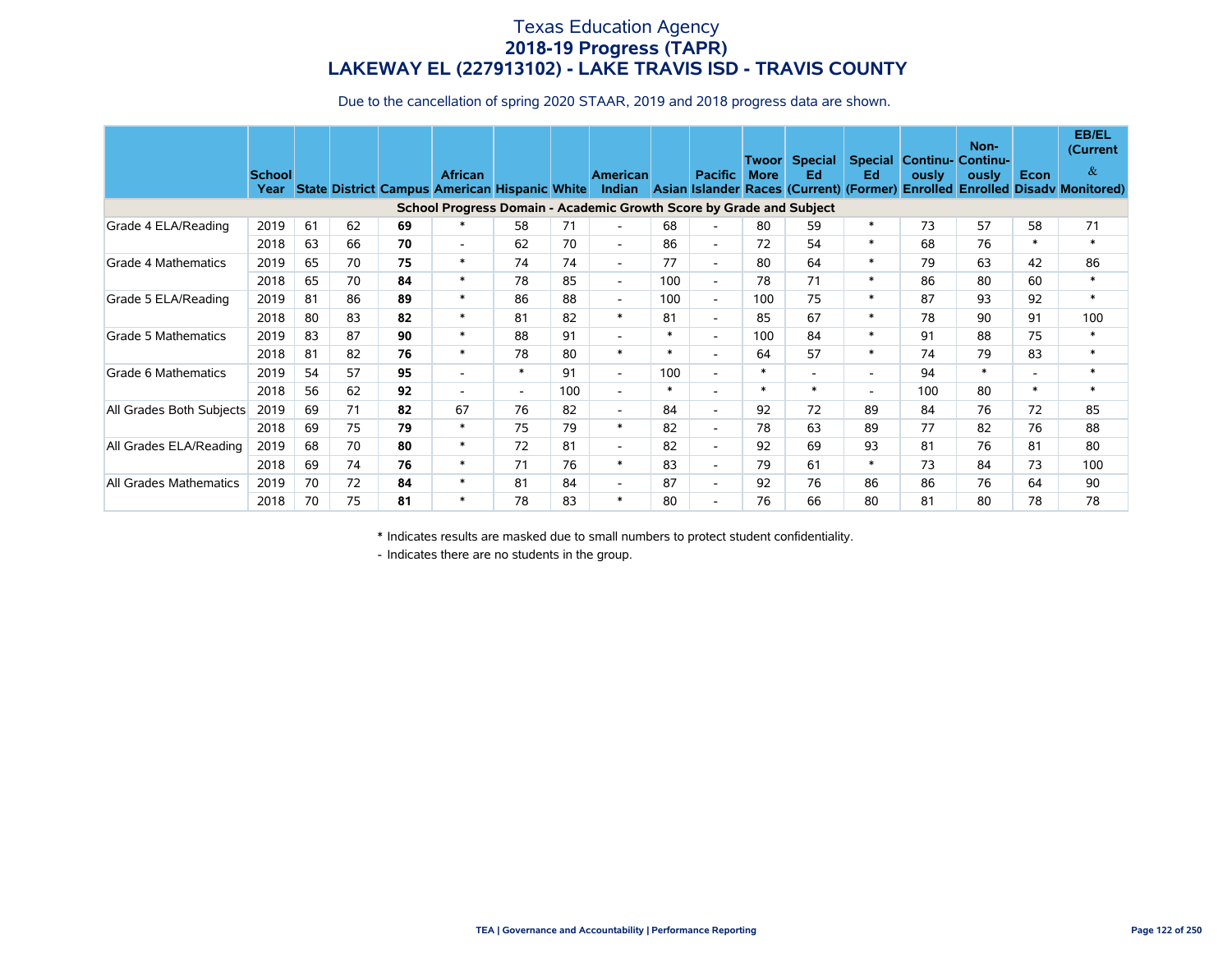# Texas Education Agency **2020-21 Bilingual Education/English as a Second Language (Current EB Students/EL) (TAPR) LAKEWAY EL (227913102) - LAKE TRAVIS ISD - TRAVIS COUNTY**

|                                    |               |     |     |     |                                             |                          |                          |                                 |                |                                                                |        |            |            |                         |                       |     |                        | <b>Monitored</b> |
|------------------------------------|---------------|-----|-----|-----|---------------------------------------------|--------------------------|--------------------------|---------------------------------|----------------|----------------------------------------------------------------|--------|------------|------------|-------------------------|-----------------------|-----|------------------------|------------------|
|                                    |               |     |     |     | <b>Total</b>                                | <b>BE-Trans</b>          |                          |                                 |                | <b>ALP</b>                                                     |        | <b>ESL</b> |            | <b>ALP</b>              | <b>EB/EL</b><br>with  |     | <b>Total</b>           | $\&$             |
|                                    | <b>School</b> |     |     |     | <b>Bilingual</b>                            | Early                    |                          | <b>BE-Trans BE-Dual BE-Dual</b> |                | <b>Bilingual Total Content-</b>                                |        |            | <b>ESL</b> | <b>ESL</b>              | <b>Parental Never</b> |     | <b>EB/EL</b>           | <b>Former</b>    |
|                                    |               |     |     |     | <b>Year State District Campus Education</b> | Exit                     |                          |                                 |                | Late Exit Two-Way One-Way (Exception) ESL                      |        |            |            | Based Pull-Out (Waiver) | Denial                |     | <b>EB/EL (Current)</b> | EB/EL            |
|                                    |               |     |     |     |                                             |                          |                          |                                 |                | <b>STAAR Performance Rate by Subject and Performance Level</b> |        |            |            |                         |                       |     |                        |                  |
| All Grades All Subjects            |               |     |     |     |                                             |                          |                          |                                 |                |                                                                |        |            |            |                         |                       |     |                        |                  |
| At Approaches Grade Level or Above | 2021          | 67% | 85% | 86% | $\overline{\phantom{a}}$                    | $\sim$                   |                          | $\sim$                          |                | $-1$                                                           | 73%    | 73%        |            |                         |                       | 87% | 64%                    | 100%             |
|                                    | 2019          | 78% | 91% | 93% |                                             |                          |                          |                                 |                |                                                                | 92%    | 92%        |            |                         |                       |     | 92%                    |                  |
| At Meets Grade Level or Above      | 2021          | 41% | 61% | 64% |                                             |                          | $\overline{a}$           |                                 |                |                                                                | $-45%$ | 45%        |            |                         |                       | 64% | 40%                    | 100%             |
|                                    | 2019          | 50% | 72% | 75% | $\blacksquare$                              | $\overline{\phantom{a}}$ | $\blacksquare$           | $\overline{a}$                  |                |                                                                | 63%    | 63%        |            |                         |                       |     | 63%                    |                  |
| At Masters Grade Level             | 2021          | 18% | 32% | 38% |                                             |                          | $\overline{\phantom{a}}$ |                                 |                |                                                                | 23%    | 23%        |            |                         |                       | 38% | 20%                    | 75%              |
|                                    | 2019          | 24% | 42% | 50% |                                             |                          |                          |                                 |                |                                                                | 33%    | 33%        |            |                         |                       |     | 33%                    |                  |
| <b>All Grades ELA/Reading</b>      |               |     |     |     |                                             |                          |                          |                                 |                |                                                                |        |            |            |                         |                       |     |                        |                  |
| At Approaches Grade Level or Above | 2021          | 68% | 85% | 85% | $\overline{\phantom{a}}$                    | $\overline{\phantom{a}}$ | $\overline{\phantom{a}}$ | $\sim$                          |                |                                                                | $-75%$ | 75%        |            |                         | $\ast$                | 86% | 67%                    | $\ast$           |
|                                    | 2019          | 75% | 90% | 94% |                                             |                          |                          |                                 |                |                                                                | 89%    | 89%        |            |                         |                       |     | 89%                    |                  |
| At Meets Grade Level or Above      | 2021          | 45% | 64% | 68% | $\overline{\phantom{a}}$                    |                          |                          |                                 |                |                                                                | 50%    | 50%        |            |                         |                       | 68% | 44%                    | $\ast$           |
|                                    | 2019          | 48% | 71% | 77% | $\sim$                                      | $\overline{a}$           | $\blacksquare$           | $\sim$                          |                |                                                                | 67%    | 67%        |            |                         |                       |     | 67%                    |                  |
| At Masters Grade Level             | 2021          | 18% | 31% | 46% | $\overline{\phantom{a}}$                    | $\sim$                   | $\overline{a}$           |                                 |                |                                                                | 25%    | 25%        |            |                         |                       | 46% | 22%                    | $\ast$           |
|                                    | 2019          | 21% | 40% | 54% |                                             |                          |                          |                                 |                |                                                                | 33%    | 33%        |            |                         |                       |     | 33%                    |                  |
| <b>All Grades Mathematics</b>      |               |     |     |     |                                             |                          |                          |                                 |                |                                                                |        |            |            |                         |                       |     |                        |                  |
| At Approaches Grade Level or Above | 2021          | 66% | 84% | 88% | $\overline{a}$                              | $\sim$                   | $\overline{\phantom{a}}$ | $\sim$                          | $\overline{a}$ |                                                                | 88%    | 88%        |            | $\overline{a}$          | $\ast$                | 88% | 78%                    | $\ast$           |
|                                    | 2019          | 82% | 92% | 93% |                                             |                          | $\overline{\phantom{a}}$ |                                 |                |                                                                | 89%    | 89%        |            |                         |                       |     | 89%                    |                  |
| At Meets Grade Level or Above      | 2021          | 37% | 58% | 62% | $\overline{\phantom{a}}$                    |                          |                          |                                 |                |                                                                | 50%    | 50%        |            |                         | $\ast$                | 62% | 44%                    | $\ast$           |
|                                    | 2019          | 52% | 70% | 76% |                                             | $\overline{a}$           | $\sim$                   |                                 |                |                                                                | 67%    | 67%        |            |                         |                       |     | 67%                    |                  |
| At Masters Grade Level             | 2021          | 18% | 31% | 38% | $\overline{\phantom{a}}$                    | $\overline{\phantom{a}}$ | $\overline{a}$           | $\sim$                          |                |                                                                | 38%    | 38%        |            |                         |                       | 38% | 33%                    | $\ast$           |
|                                    | 2019          | 26% | 42% | 53% |                                             |                          |                          |                                 |                |                                                                | 56%    | 56%        |            |                         |                       |     | 56%                    |                  |
| <b>All Grades Writing</b>          |               |     |     |     |                                             |                          |                          |                                 |                |                                                                |        |            |            |                         |                       |     |                        |                  |
| At Approaches Grade Level or Above | 2021          | 58% | 78% | 80% | $\overline{\phantom{a}}$                    | $\overline{a}$           | $\overline{a}$           |                                 | $\overline{a}$ |                                                                | $\ast$ |            |            |                         | $\ast$                | 83% | $\ast$                 |                  |
|                                    | 2019          | 68% | 86% | 91% |                                             | $\overline{\phantom{a}}$ | $\overline{\phantom{a}}$ |                                 |                |                                                                | 100%   | 100%       |            |                         |                       |     | 100%                   |                  |
| At Meets Grade Level or Above      | 2021          | 30% | 49% | 60% | $\overline{\phantom{a}}$                    |                          | $\overline{a}$           |                                 |                |                                                                | $\ast$ |            |            |                         | $\ast$                | 62% | $\ast$                 |                  |
|                                    | 2019          | 38% | 61% | 64% | $\blacksquare$                              | $\mathbf{r}$             | $\mathbf{L}$             |                                 |                |                                                                | 40%    | 40%        |            |                         |                       |     | 40%                    |                  |
| At Masters Grade Level             | 2021          | 9%  | 17% | 23% | $\overline{\phantom{a}}$                    | $\overline{a}$           | $\overline{a}$           | $\sim$                          |                |                                                                | $\ast$ |            |            |                         | ∗                     | 24% | $\ast$                 |                  |
|                                    | 2019          | 14% | 28% | 27% |                                             |                          |                          |                                 |                |                                                                | 0%     | 0%         |            |                         |                       |     | $0\%$                  |                  |
| <b>All Grades Science</b>          |               |     |     |     |                                             |                          |                          |                                 |                |                                                                |        |            |            |                         |                       |     |                        |                  |
| At Approaches Grade Level or Above | 2021          | 71% | 89% | 94% | $\overline{\phantom{a}}$                    | $\sim$                   | ш.                       |                                 | $\overline{a}$ |                                                                | $\ast$ | $\ast$     |            |                         | $\overline{a}$        | 95% | $\ast$                 | $\ast$           |
|                                    | 2019          | 81% | 93% | 88% | $\overline{\phantom{a}}$                    | $\overline{\phantom{a}}$ | $\overline{\phantom{a}}$ |                                 |                |                                                                | $\ast$ | $\ast$     |            |                         |                       |     | $\ast$                 |                  |
| At Meets Grade Level or Above      | 2021          | 44% | 64% | 61% | $\overline{\phantom{a}}$                    |                          | $\overline{a}$           |                                 |                |                                                                | $\ast$ | $\ast$     |            |                         |                       | 61% | $\ast$                 |                  |
|                                    | 2019          | 54% | 78% | 76% |                                             |                          |                          |                                 |                |                                                                | $\ast$ | $\ast$     |            |                         |                       |     | $\ast$                 |                  |
| At Masters Grade Level             | 2021          | 20% | 34% | 29% | $\overline{\phantom{a}}$                    | $\overline{\phantom{a}}$ | $\overline{a}$           | $\sim$                          |                |                                                                | $\ast$ | $*$        |            |                         |                       | 28% | $\ast$                 | $\ast$           |
|                                    | 2019          | 25% | 49% | 47% |                                             |                          |                          |                                 |                |                                                                |        |            |            |                         |                       |     |                        |                  |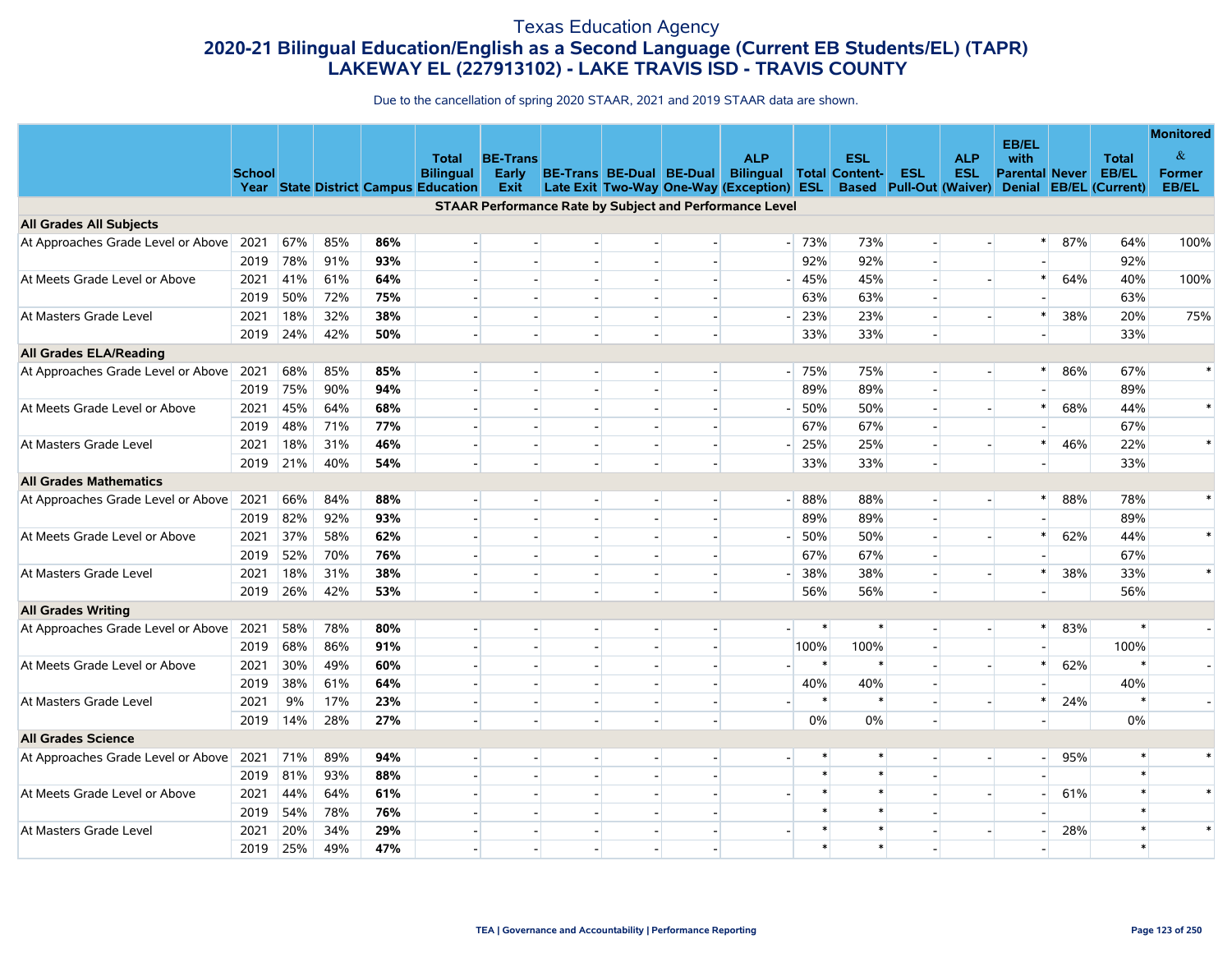# Texas Education Agency **2020-21 Bilingual Education/English as a Second Language (Current EB Students/EL) (TAPR) LAKEWAY EL (227913102) - LAKE TRAVIS ISD - TRAVIS COUNTY**

- \* Indicates results are masked due to small numbers to protect student confidentiality.
- Indicates there are no students in the group.
- Blank cell indicates there are no data available in the group.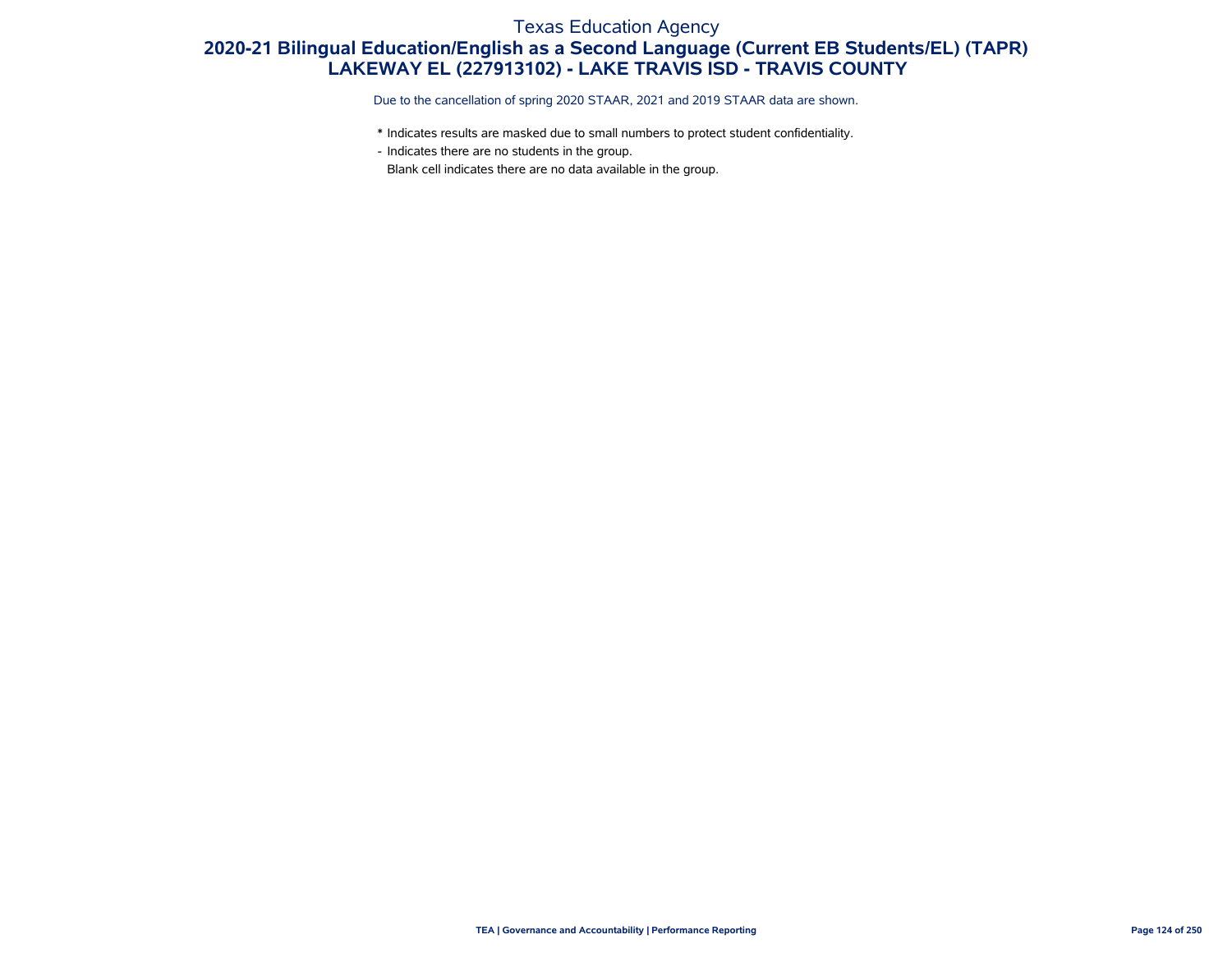Due to the cancellation of spring 2020 STAAR, 2021 and 2019 STAAR data are shown.

|                                                            |     |     |      | <b>African</b><br><b>State District Campus American Hispanic White</b> |      |       | <b>American</b>                                 |          | <b>Pacific</b>           | <b>Two</b><br>or<br><b>More</b> | <b>Special</b><br>Ed | Ed    | <b>Special Continu- Continu-</b><br>ously | Non-<br>ously | Econ  | <b>EB/EL</b><br>(Current)<br>$\&$<br>Indian Asian Islander Races (Current) (Former) Enrolled Enrolled Disady Monitored) |
|------------------------------------------------------------|-----|-----|------|------------------------------------------------------------------------|------|-------|-------------------------------------------------|----------|--------------------------|---------------------------------|----------------------|-------|-------------------------------------------|---------------|-------|-------------------------------------------------------------------------------------------------------------------------|
|                                                            |     |     |      |                                                                        |      |       | <b>2021 STAAR Participation</b>                 |          |                          |                                 |                      |       |                                           |               |       |                                                                                                                         |
| <b>All Tests</b>                                           |     |     |      |                                                                        |      |       | (All Grades)                                    |          |                          |                                 |                      |       |                                           |               |       |                                                                                                                         |
| <b>Assessment Participant</b>                              | 88% | 81% | 81%  | 77%                                                                    | 73%  | 85%   | 100%                                            | 73%      | $\overline{\phantom{a}}$ | 75%                             | 84%                  | 67%   | 80%                                       | 82%           | 71%   | 75%                                                                                                                     |
| Included in Accountability                                 | 83% | 78% | 78%  | 77%                                                                    | 69%  | 81%   | 100%                                            | 73%      |                          | 75%                             | 79%                  | 67%   | 80%                                       | 73%           | 71%   | 69%                                                                                                                     |
| Not Included in Accountability: Mobile                     | 3%  | 3%  | 3%   | 0%                                                                     | 4%   | 4%    | 0%                                              | $0\%$    |                          | 0%                              | 5%                   | $0\%$ | 0%                                        | 10%           | 0%    | 6%                                                                                                                      |
| Not Included in Accountability: Other<br><b>Exclusions</b> | 1%  | 0%  | 0%   | 0%                                                                     | 0%   | 0%    | $0\%$                                           | 0%       |                          | 0%                              | $0\%$                | 0%    | 0%                                        | 0%            | 0%    | 0%                                                                                                                      |
| <b>Not Tested</b>                                          | 12% | 19% | 19%  | 23%                                                                    | 27%  | 15%   | 0%                                              | 27%      | $\overline{\phantom{a}}$ | 25%                             | 16%                  | 33%   | 20%                                       | 18%           | 29%   | 25%                                                                                                                     |
| Absent                                                     | 2%  | 8%  | 2%   | 0%                                                                     | 3%   | 2%    | 0%                                              | 0%       |                          | 0%                              | 5%                   | 0%    | 1%                                        | 2%            | 11%   | 0%                                                                                                                      |
| Other                                                      | 10% | 11% | 17%  | 23%                                                                    | 24%  | 13%   | 0%                                              | 27%      |                          | 25%                             | 11%                  | 33%   | 18%                                       | 15%           | 18%   | 25%                                                                                                                     |
|                                                            |     |     |      |                                                                        |      |       | <b>2019 STAAR Participation</b><br>(All Grades) |          |                          |                                 |                      |       |                                           |               |       |                                                                                                                         |
| <b>All Tests</b>                                           |     |     |      |                                                                        |      |       |                                                 |          |                          |                                 |                      |       |                                           |               |       |                                                                                                                         |
| <b>Assessment Participant</b>                              | 99% | 99% | 100% | 100%                                                                   | 100% | 99%   |                                                 | $*100\%$ |                          | $-100%$                         | 97%                  | 100%  | 100%                                      | 100%          | 100%  | 100%                                                                                                                    |
| Included in Accountability                                 | 94% | 96% | 95%  | 100%                                                                   | 92%  | 95%   |                                                 | $*100%$  | $\overline{\phantom{a}}$ | 95%                             | 96%                  | 100%  | 98%                                       | 87%           | 93%   | 84%                                                                                                                     |
| Not Included in Accountability: Mobile                     | 4%  | 3%  | 4%   | 0%                                                                     | 6%   | 4%    |                                                 | 0%       |                          | 5%                              | 2%                   | 0%    | 1%                                        | 11%           | 3%    | 4%                                                                                                                      |
| Not Included in Accountability: Other<br><b>Exclusions</b> | 1%  | 0%  | 1%   | 0%                                                                     | 2%   | 0%    |                                                 | 0%       |                          | 0%                              | 0%                   | $0\%$ | 0%                                        | 2%            | 4%    | 12%                                                                                                                     |
| <b>Not Tested</b>                                          | 1%  | 1%  | 0%   | 0%                                                                     | 0%   | $1\%$ | $\ast$                                          | 0%       | $\overline{\phantom{a}}$ | 0%                              | 3%                   | 0%    | 0%                                        | 0%            | 0%    | 0%                                                                                                                      |
| Absent                                                     | 1%  | 1%  | 0%   | 0%                                                                     | 0%   | 1%    | $\ast$                                          | 0%       |                          | 0%                              | 3%                   | $0\%$ | 0%                                        | 0%            | $0\%$ | 0%                                                                                                                      |
| Other                                                      | 0%  | 0%  | 0%   | 0%                                                                     | 0%   | 0%    |                                                 | 0%       |                          | 0%                              | $0\%$                | $0\%$ | 0%                                        | 0%            | 0%    | 0%                                                                                                                      |

\* Indicates results are masked due to small numbers to protect student confidentiality.

- Indicates there are no students in the group.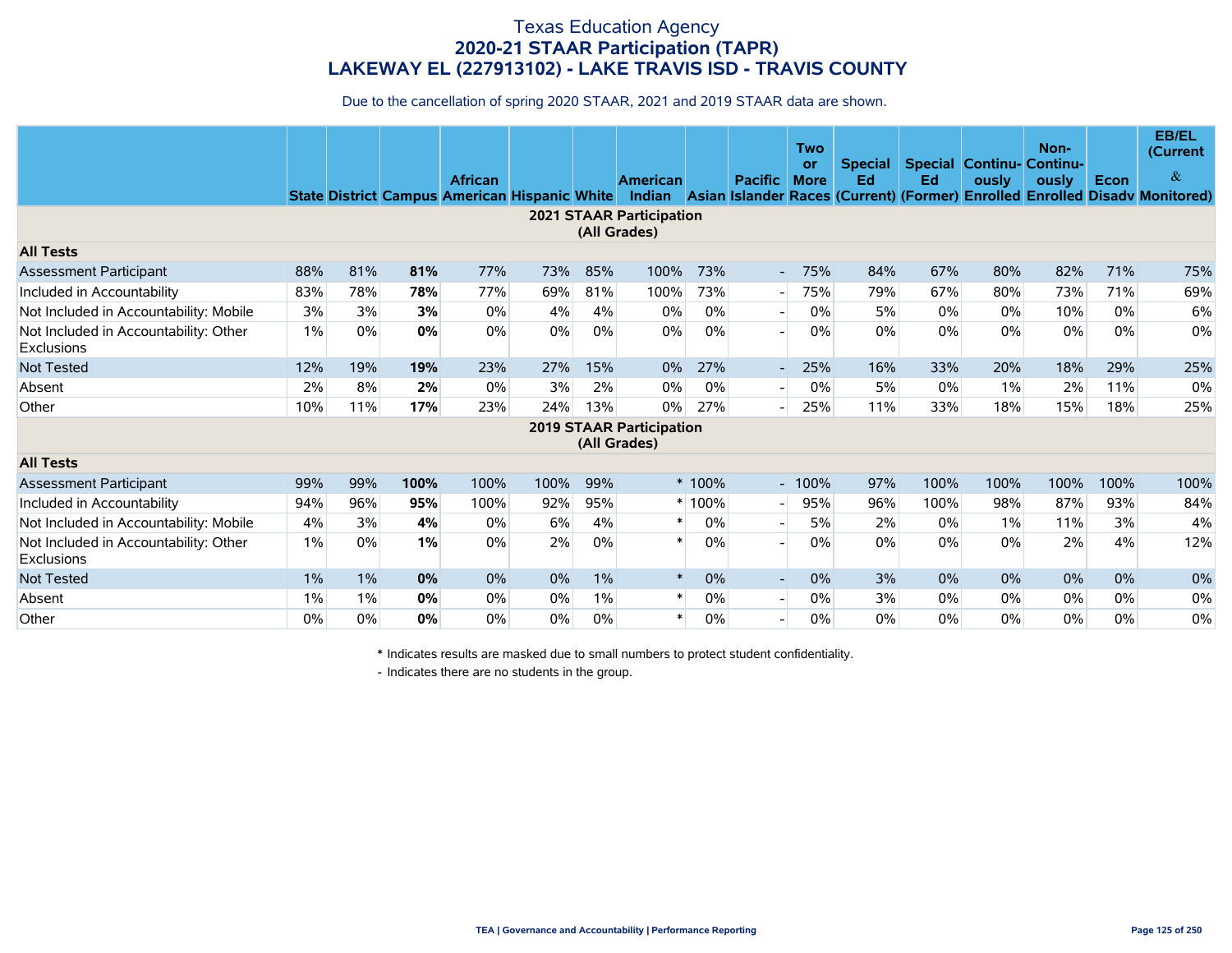## Texas Education Agency **2020-21 Attendance, Graduation, and Dropout Rates (TAPR) LAKEWAY EL (227913102) - LAKE TRAVIS ISD - TRAVIS COUNTY**

|                                             |       |       |                | <b>African</b>                                |                          |                | <b>American</b>             |                          | <b>Pacific</b>           | <b>Two</b><br>or | More Special Econ        |                     |      |
|---------------------------------------------|-------|-------|----------------|-----------------------------------------------|--------------------------|----------------|-----------------------------|--------------------------|--------------------------|------------------|--------------------------|---------------------|------|
|                                             |       |       |                | State District Campus American Hispanic White |                          |                | Indian Asian Islander Races |                          |                          |                  | Ed                       | <b>Disady EB/EL</b> |      |
| <b>Attendance Rate</b>                      |       |       |                |                                               |                          |                |                             |                          |                          |                  |                          |                     |      |
| 2019-20                                     | 98.3% | 98.7% | 99.1%          | 99.7%                                         |                          | 99.1% 99.1%    |                             | * 99.5%                  |                          | $-99.1%$         |                          | 98.8% 97.4% 98.8%   |      |
| 2018-19                                     | 95.4% | 95.3% | 95.6%          | 96.7%                                         |                          | 95.3% 95.6%    |                             | * 95.8%                  |                          | $-95.6%$         |                          | 94.6% 94.3% 95.1%   |      |
| <b>Chronic Absenteeism</b>                  |       |       |                |                                               |                          |                |                             |                          |                          |                  |                          |                     |      |
| 2019-20                                     | 6.7%  | 5.9%  | 3.1%           | $0.0\%$                                       | 3.2%                     | 2.9%           | $\ast$                      | 4.9%                     | $\overline{\phantom{a}}$ | 3.1%             |                          | 6.6% 14.8%          | 3.4% |
| 2018-19                                     | 11.4% | 9.9%  | 6.3%           | 0.0%                                          | 8.5%                     | 5.8%           | $\ast$                      | 5.4%                     |                          | 8.3%             |                          | 10.3% 14.0% 10.5%   |      |
| <b>Annual Dropout Rate (Gr 7-8)</b>         |       |       |                |                                               |                          |                |                             |                          |                          |                  |                          |                     |      |
| 2019-20                                     | 0.5%  | 0.0%  |                |                                               | $\overline{a}$           |                |                             |                          |                          |                  | $\overline{a}$           |                     |      |
| 2018-19                                     | 0.4%  | 0.5%  |                |                                               | $\blacksquare$           |                |                             | $\overline{\phantom{a}}$ |                          |                  | $\overline{\phantom{0}}$ |                     |      |
| <b>Annual Dropout Rate (Gr 9-12)</b>        |       |       |                |                                               |                          |                |                             |                          |                          |                  |                          |                     |      |
| 2019-20                                     | 1.6%  | 0.1%  |                |                                               | $\overline{\phantom{0}}$ | $\overline{a}$ | $\overline{a}$              | $\overline{a}$           |                          |                  | $\overline{\phantom{0}}$ | $\overline{a}$      |      |
| 2018-19                                     | 1.9%  | 0.6%  |                |                                               | $\overline{a}$           |                |                             |                          |                          |                  |                          |                     |      |
| 4-Year Longitudinal Rate (Gr 9-12)          |       |       |                |                                               |                          |                |                             |                          |                          |                  |                          |                     |      |
| Class of 2020                               |       |       |                |                                               |                          |                |                             |                          |                          |                  |                          |                     |      |
| Graduated                                   | 90.3% | 97.7% | $\blacksquare$ |                                               | $\overline{a}$           |                | $\overline{a}$              | $\overline{\phantom{a}}$ |                          | $\overline{a}$   | $\overline{\phantom{0}}$ |                     |      |
| <b>Received TxCHSE</b>                      | 0.4%  | 0.5%  |                |                                               | $\overline{\phantom{0}}$ |                |                             |                          |                          |                  |                          |                     |      |
| Continued HS                                | 3.9%  | 0.8%  |                | $\overline{a}$                                | $\overline{\phantom{0}}$ |                | $\overline{a}$              |                          |                          | $\overline{a}$   | $\overline{\phantom{a}}$ |                     |      |
| Dropped Out                                 | 5.4%  | 1.0%  |                |                                               | $\overline{\phantom{a}}$ |                |                             |                          |                          |                  |                          |                     |      |
| Graduates and TxCHSE 90.7%                  |       | 98.2% |                |                                               | $\overline{a}$           |                |                             |                          |                          |                  |                          |                     |      |
| Graduates, TxCHSE,<br>and Continuers        | 94.6% | 99.0% |                |                                               |                          |                |                             |                          |                          |                  |                          |                     |      |
| Class of 2019                               |       |       |                |                                               |                          |                |                             |                          |                          |                  |                          |                     |      |
| Graduated                                   | 90.0% | 95.4% |                |                                               | $\overline{\phantom{a}}$ | $\overline{a}$ | $\overline{a}$              | $\overline{a}$           |                          |                  | $\overline{\phantom{0}}$ |                     |      |
| <b>Received TxCHSE</b>                      | 0.5%  | 0.7%  |                |                                               |                          |                |                             |                          |                          |                  |                          |                     |      |
| Continued HS                                | 3.7%  | 1.9%  | ÷              |                                               | $\overline{a}$           |                |                             |                          |                          |                  | $\overline{a}$           |                     |      |
| Dropped Out                                 | 5.9%  | 2.0%  |                |                                               | $\overline{a}$           |                |                             |                          |                          |                  | $\overline{\phantom{0}}$ |                     |      |
| Graduates and TxCHSE 90.4%                  |       | 96.2% |                |                                               | $\blacksquare$           |                |                             |                          |                          |                  | $\overline{a}$           |                     |      |
| Graduates, TxCHSE,<br>and Continuers        | 94.1% | 98.0% |                |                                               |                          |                |                             |                          |                          |                  |                          |                     |      |
| 5-Year Extended Longitudinal Rate (Gr 9-12) |       |       |                |                                               |                          |                |                             |                          |                          |                  |                          |                     |      |
| Class of 2019                               |       |       |                |                                               |                          |                |                             |                          |                          |                  |                          |                     |      |
| Graduated                                   | 92.0% | 96.4% | $\blacksquare$ |                                               | $\overline{a}$           |                | $\overline{a}$              |                          |                          | $\overline{a}$   | $\overline{a}$           |                     |      |
| <b>Received TxCHSE</b>                      | 0.5%  | 0.9%  |                |                                               | $\overline{a}$           |                |                             |                          |                          |                  |                          |                     |      |
| Continued HS                                | 1.3%  | 0.9%  |                |                                               | $\overline{\phantom{a}}$ |                | $\blacksquare$              | $\blacksquare$           |                          |                  | $\blacksquare$           |                     |      |
| Dropped Out                                 | 6.1%  | 1.8%  |                | $\overline{\phantom{0}}$                      | $\overline{\phantom{a}}$ |                | $\overline{\phantom{0}}$    | $\overline{\phantom{a}}$ |                          | $\overline{a}$   | $\blacksquare$           |                     |      |
| Graduates and TxCHSE 92.6%                  |       | 97.3% |                |                                               | $\overline{\phantom{a}}$ |                |                             | $\overline{\phantom{a}}$ |                          |                  | $\blacksquare$           |                     |      |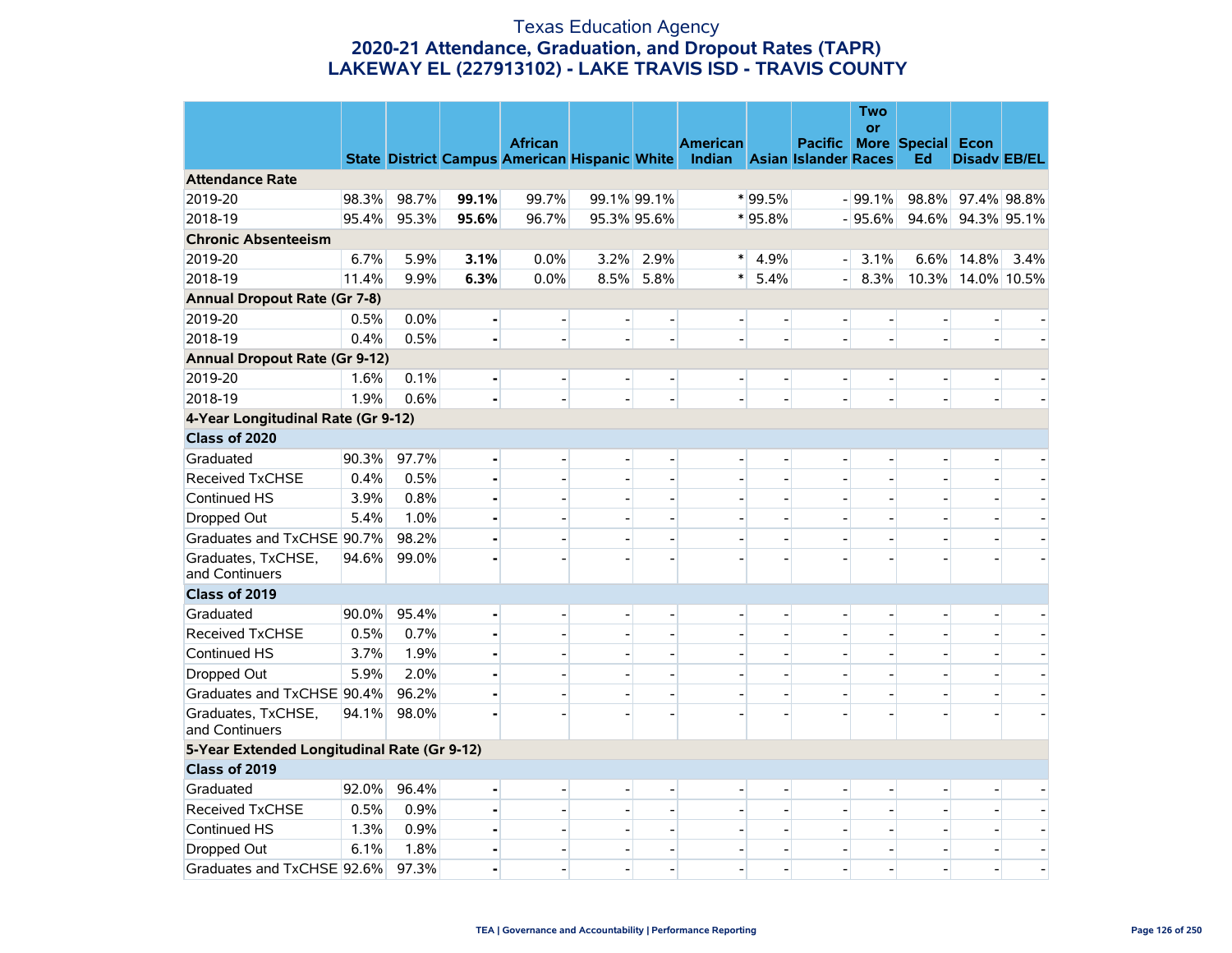## Texas Education Agency **2020-21 Attendance, Graduation, and Dropout Rates (TAPR) LAKEWAY EL (227913102) - LAKE TRAVIS ISD - TRAVIS COUNTY**

|                                                             |       |             |   |                                                      |                          |                |                             |                | <b>Two</b><br><b>or</b> |                          |                     |        |
|-------------------------------------------------------------|-------|-------------|---|------------------------------------------------------|--------------------------|----------------|-----------------------------|----------------|-------------------------|--------------------------|---------------------|--------|
|                                                             |       |             |   | <b>African</b>                                       |                          |                | <b>American</b>             | <b>Pacific</b> |                         | <b>More Special Econ</b> |                     |        |
|                                                             |       |             |   | <b>State District Campus American Hispanic White</b> |                          |                | Indian Asian Islander Races |                |                         | Ed                       | <b>Disady EB/EL</b> |        |
| Graduates, TxCHSE,<br>and Continuers                        | 93.9% | 98.2%       |   |                                                      |                          |                |                             |                |                         |                          |                     |        |
| Class of 2018                                               |       |             |   |                                                      |                          |                |                             |                |                         |                          |                     |        |
| Graduated                                                   | 92.2% | 96.5%       |   |                                                      |                          |                |                             |                |                         |                          |                     |        |
| <b>Received TxCHSE</b>                                      | 0.6%  | 0.6%        |   |                                                      |                          |                |                             |                |                         |                          |                     |        |
| Continued HS                                                | 1.1%  | 0.4%        |   |                                                      |                          |                |                             |                |                         |                          |                     |        |
| Dropped Out                                                 | 6.1%  | 2.5%        | ۰ |                                                      | $\overline{\phantom{0}}$ |                |                             |                |                         | $\overline{\phantom{0}}$ |                     |        |
| Graduates and TxCHSE 92.8%                                  |       | 97.1%       |   |                                                      |                          |                |                             |                |                         |                          |                     |        |
| Graduates, TxCHSE,<br>and Continuers                        | 93.9% | 97.5%       |   |                                                      |                          |                |                             |                |                         |                          |                     |        |
| 6-Year Extended Longitudinal Rate (Gr 9-12)                 |       |             |   |                                                      |                          |                |                             |                |                         |                          |                     |        |
| Class of 2018                                               |       |             |   |                                                      |                          |                |                             |                |                         |                          |                     |        |
| Graduated                                                   | 92.6% | 96.8%       |   |                                                      |                          |                |                             |                |                         |                          |                     |        |
| <b>Received TxCHSE</b>                                      | 0.7%  | 0.6%        |   |                                                      |                          |                |                             |                |                         |                          |                     |        |
| Continued HS                                                | 0.6%  | 0.1%        |   |                                                      |                          |                |                             |                |                         |                          |                     |        |
| Dropped Out                                                 | 6.1%  | 2.5%        |   |                                                      |                          |                |                             |                |                         |                          |                     |        |
| Graduates and TxCHSE 93.3%                                  |       | 97.4%       |   |                                                      |                          |                |                             |                |                         |                          |                     |        |
| Graduates, TxCHSE,<br>and Continuers                        | 93.9% | 97.5%       |   |                                                      |                          |                |                             |                |                         |                          |                     |        |
| Class of 2017                                               |       |             |   |                                                      |                          |                |                             |                |                         |                          |                     |        |
| Graduated                                                   | 92.4% | 96.5%       |   |                                                      | $\overline{a}$           |                |                             |                |                         |                          |                     |        |
| <b>Received TxCHSE</b>                                      | 0.7%  | 0.3%        |   |                                                      |                          |                |                             |                |                         |                          |                     |        |
| Continued HS                                                | 0.6%  | 0.5%        |   |                                                      | $\overline{\phantom{a}}$ |                |                             |                |                         | $\overline{a}$           |                     | $\sim$ |
| Dropped Out                                                 | 6.3%  | 2.8%        |   |                                                      |                          |                |                             |                |                         |                          |                     |        |
| Graduates and TxCHSE 93.2%                                  |       | 96.8%       |   |                                                      |                          |                |                             |                |                         |                          |                     |        |
| Graduates, TxCHSE,<br>and Continuers                        | 93.7% | 97.2%       |   |                                                      |                          |                |                             |                |                         |                          |                     |        |
| 4-Year Federal Graduation Rate Without Exclusions (Gr 9-12) |       |             |   |                                                      |                          |                |                             |                |                         |                          |                     |        |
| Class of 2020                                               |       | 90.3% 97.3% |   |                                                      | $\overline{\phantom{a}}$ |                | $\overline{\phantom{a}}$    |                |                         | $\overline{\phantom{a}}$ |                     |        |
| Class of 2019                                               |       | 90.0% 95.3% |   |                                                      |                          |                |                             |                |                         |                          |                     |        |
| RHSP/DAP Graduates (Longitudinal Rate)                      |       |             |   |                                                      |                          |                |                             |                |                         |                          |                     |        |
| Class of 2020                                               | 83.0% |             |   |                                                      | $\overline{a}$           |                |                             |                |                         | $\overline{a}$           |                     |        |
| Class of 2019                                               | 73.3% |             |   |                                                      | $\blacksquare$           | $\overline{a}$ | $\overline{a}$              |                |                         | $\overline{a}$           | $\overline{a}$      |        |
| <b>FHSP-E Graduates (Longitudinal Rate)</b>                 |       |             |   |                                                      |                          |                |                             |                |                         |                          |                     |        |
| Class of 2020                                               | 4.3%  | 1.4%        |   |                                                      |                          |                |                             |                |                         |                          |                     |        |
| Class of 2019                                               | 4.2%  | 2.0%        |   |                                                      |                          |                |                             |                |                         |                          |                     |        |
| <b>FHSP-DLA Graduates (Longitudinal Rate)</b>               |       |             |   |                                                      |                          |                |                             |                |                         |                          |                     |        |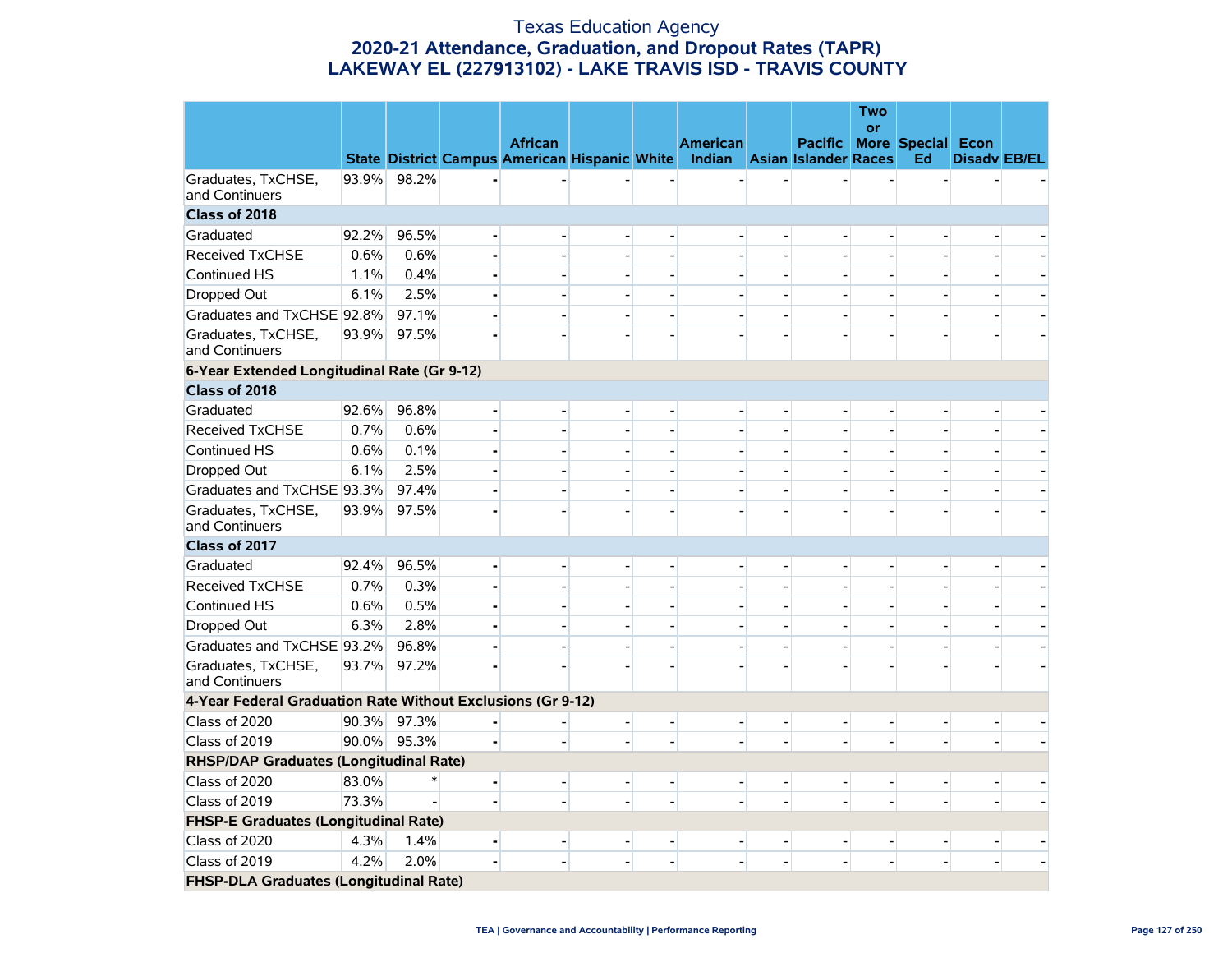## Texas Education Agency **2020-21 Attendance, Graduation, and Dropout Rates (TAPR) LAKEWAY EL (227913102) - LAKE TRAVIS ISD - TRAVIS COUNTY**

|                                                        |       |             |                                                                        |                          |                                  |                                               | <b>Two</b><br>or |                                |                     |  |
|--------------------------------------------------------|-------|-------------|------------------------------------------------------------------------|--------------------------|----------------------------------|-----------------------------------------------|------------------|--------------------------------|---------------------|--|
|                                                        |       |             | <b>African</b><br><b>State District Campus American Hispanic White</b> |                          | <b>American</b><br><b>Indian</b> | <b>Pacific</b><br><b>Asian Islander Races</b> |                  | <b>More Special Econ</b><br>Ed | <b>Disady EB/EL</b> |  |
| Class of 2020                                          | 83.5% | 93.0%       |                                                                        |                          |                                  |                                               |                  |                                |                     |  |
| Class of 2019                                          | 83.5% | 91.6%       |                                                                        |                          |                                  |                                               |                  |                                |                     |  |
| RHSP/DAP/FHSP-E/FHSP-DLA Graduates (Longitudinal Rate) |       |             |                                                                        |                          |                                  |                                               |                  |                                |                     |  |
| Class of 2020                                          | 87.8% | 94.3%       |                                                                        |                          |                                  |                                               |                  |                                |                     |  |
| Class of 2019                                          | 87.6% | 93.5%       |                                                                        | $\overline{\phantom{0}}$ |                                  |                                               |                  |                                |                     |  |
| <b>RHSP/DAP Graduates (Annual Rate)</b>                |       |             |                                                                        |                          |                                  |                                               |                  |                                |                     |  |
| 2019-20                                                | 38.6% | 20.0%       |                                                                        |                          |                                  |                                               |                  |                                |                     |  |
| 2018-19                                                | 32.7% |             |                                                                        | $\overline{\phantom{a}}$ |                                  |                                               |                  |                                |                     |  |
| <b>FHSP-E Graduates (Annual Rate)</b>                  |       |             |                                                                        |                          |                                  |                                               |                  |                                |                     |  |
| 2019-20                                                | 4.4%  | 1.4%        |                                                                        |                          |                                  |                                               |                  |                                |                     |  |
| 2018-19                                                | 4.4%  | 1.9%        |                                                                        | $\overline{\phantom{0}}$ |                                  |                                               |                  |                                |                     |  |
| <b>FHSP-DLA Graduates (Annual Rate)</b>                |       |             |                                                                        |                          |                                  |                                               |                  |                                |                     |  |
| 2019-20                                                | 81.8% | 92.5%       |                                                                        |                          |                                  |                                               |                  |                                |                     |  |
| 2018-19                                                | 82.1% | 90.2%       |                                                                        |                          |                                  |                                               |                  |                                |                     |  |
| RHSP/DAP/FHSP-E/FHSP-DLA Graduates (Annual Rate)       |       |             |                                                                        |                          |                                  |                                               |                  |                                |                     |  |
| 2019-20                                                | 85.8% | 93.4%       |                                                                        |                          |                                  |                                               |                  |                                |                     |  |
| 2018-19                                                |       | 85.9% 91.8% |                                                                        |                          |                                  |                                               |                  |                                |                     |  |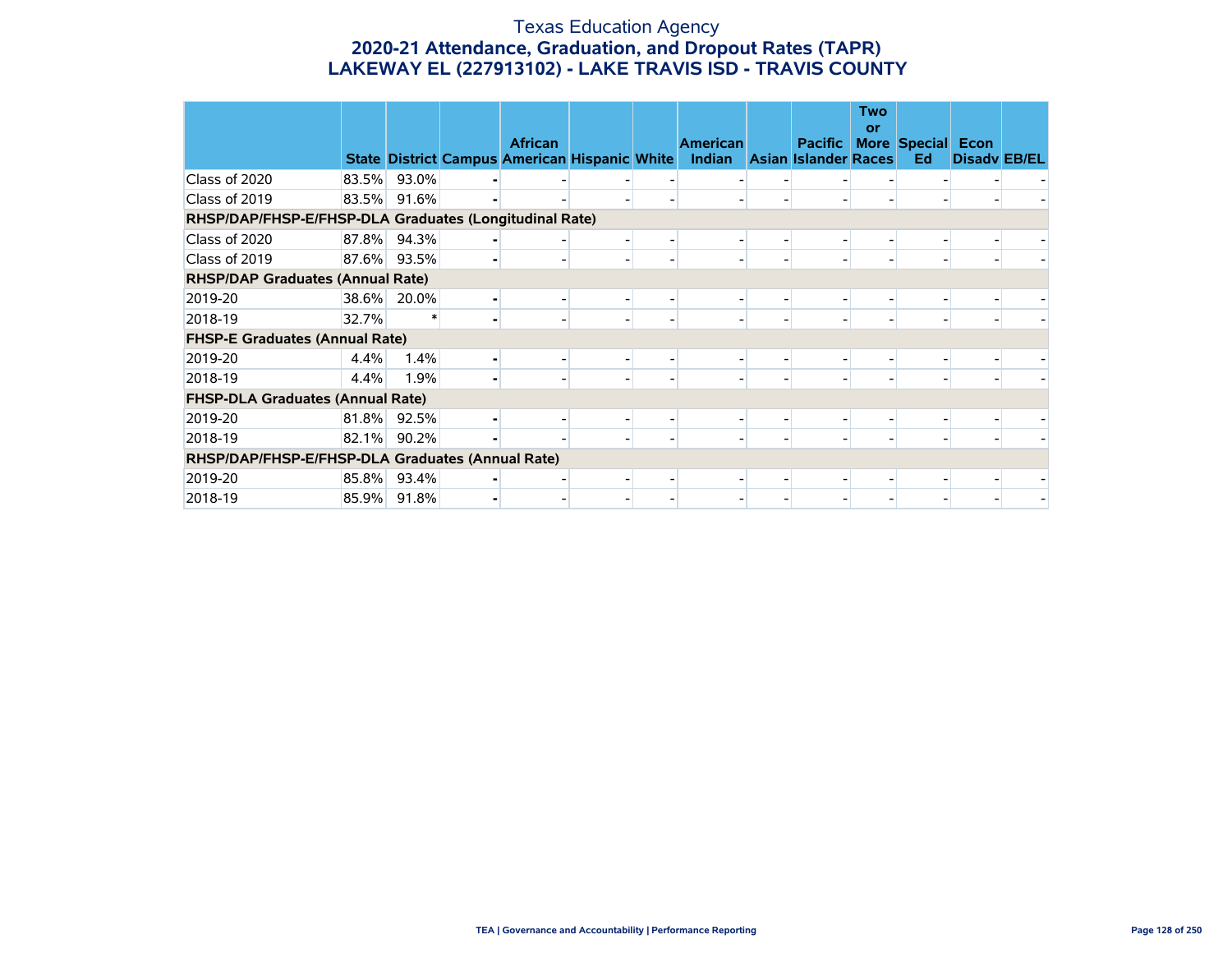#### Texas Education Agency **2020-21 Graduation Profile (TAPR) LAKEWAY EL (227913102) - LAKE TRAVIS ISD - TRAVIS COUNTY**

|                                                            | <b>Count</b> | <b>Campus Campus District</b><br><b>Percent</b> | <b>Count</b>   | <b>State</b><br>Count |
|------------------------------------------------------------|--------------|-------------------------------------------------|----------------|-----------------------|
| Graduates (2019-20 Annual Graduates)                       |              |                                                 |                |                       |
| <b>Total Graduates</b>                                     |              |                                                 |                | 737 360,220           |
| <b>By Ethnicity:</b>                                       |              |                                                 |                |                       |
| African American                                           |              |                                                 | 8              | 44,729                |
| Hispanic                                                   |              |                                                 |                | 151 184,060           |
| White                                                      |              |                                                 |                | 502 105,215           |
| American Indian                                            |              |                                                 | 1              | 1,226                 |
| Asian                                                      |              |                                                 | 41             | 17,126                |
| Pacific Islander                                           |              |                                                 | $\overline{2}$ | 557                   |
| Two or More Races                                          |              |                                                 | 32             | 7,307                 |
| <b>By Graduation Type:</b>                                 |              |                                                 |                |                       |
| Minimum H.S. Program                                       |              |                                                 | 4              | 1,512                 |
| Recommended H.S. Program/Distinguished Achievement Program |              |                                                 | 1              | 952                   |
| Foundation H.S. Program (No Endorsement)                   |              |                                                 | 45             | 49,535                |
| Foundation H.S. Program (Endorsement)                      |              |                                                 | 10             | 15,689                |
| Foundation H.S. Program (DLA)                              |              |                                                 |                | 677 292,532           |
|                                                            |              |                                                 |                |                       |
| <b>Special Education Graduates</b>                         |              |                                                 | 47             | 29,018                |
| Economically Disadvantaged Graduates                       |              |                                                 |                | 80 187,187            |
| Emergent Bilingual (EB)/English Learner (EL) Graduates     |              |                                                 | 17             | 29,639                |
| At-Risk Graduates                                          |              |                                                 |                | 139 148,836           |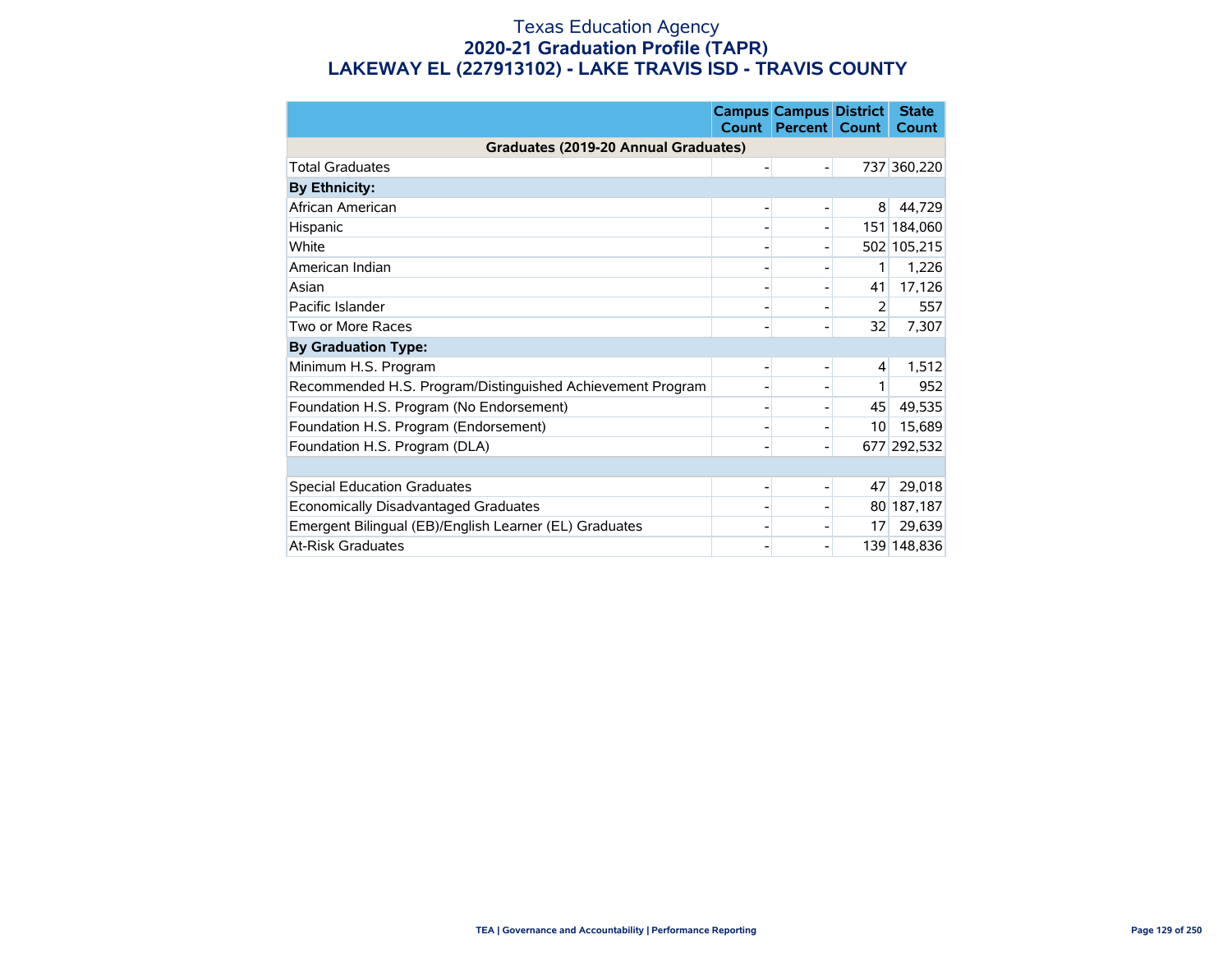## Texas Education Agency **2020-21 College, Career, and Military Readiness (CCMR) (TAPR) LAKEWAY EL (227913102) - LAKE TRAVIS ISD - TRAVIS COUNTY**

**There is no data for this campus.**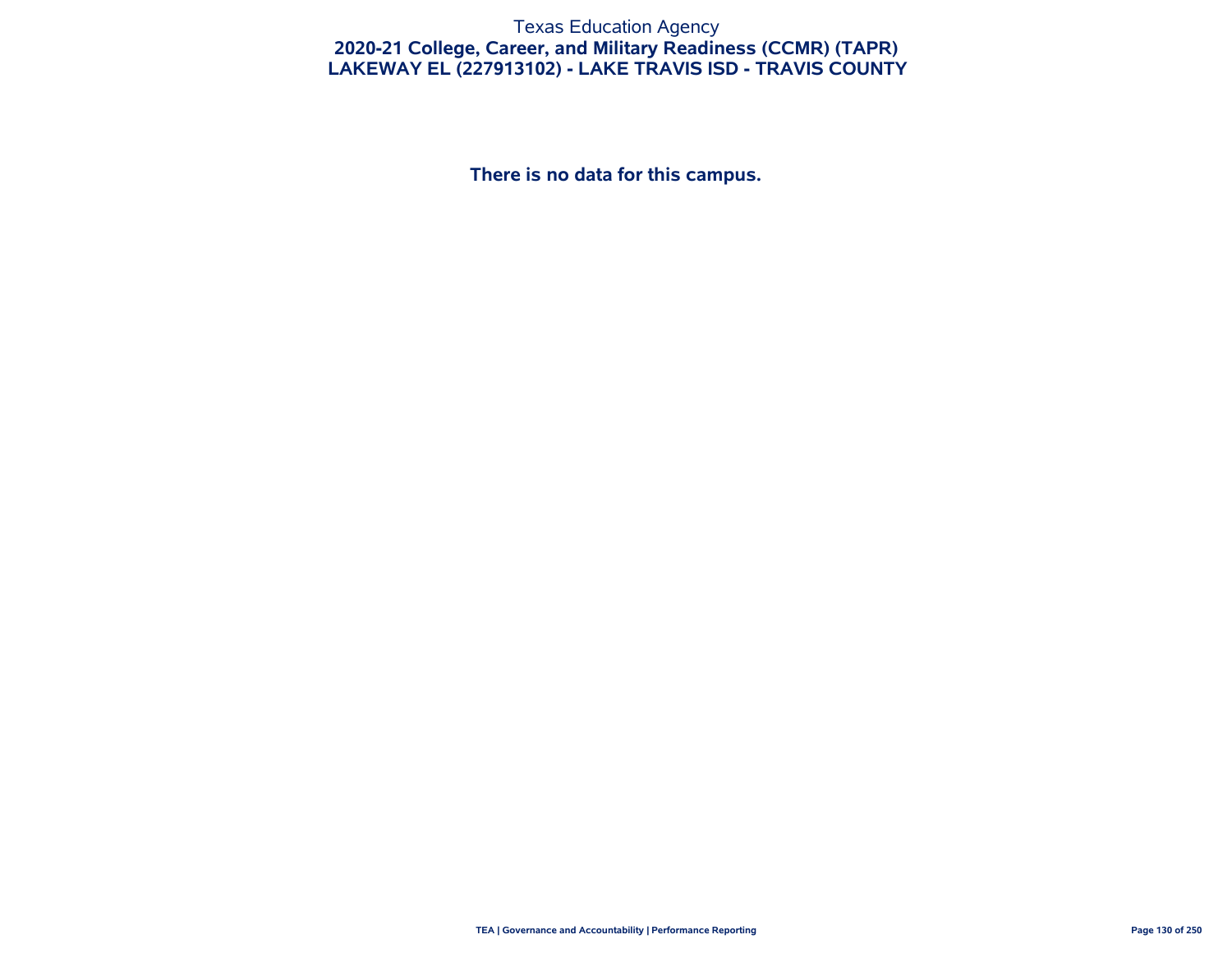## Texas Education Agency **2020-21 CCMR-Related Indicators (TAPR) LAKEWAY EL (227913102) - LAKE TRAVIS ISD - TRAVIS COUNTY**

**There is no data for this campus.**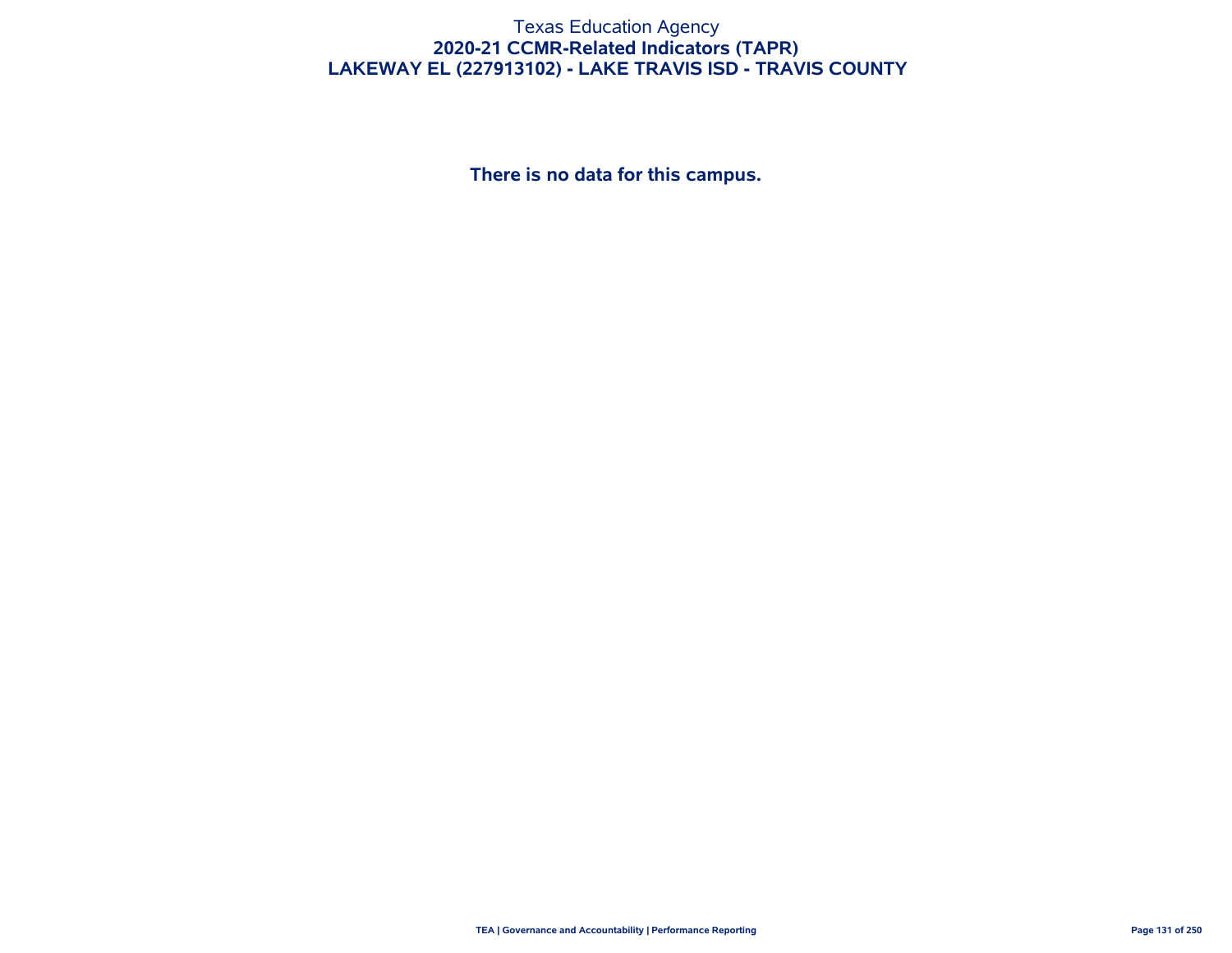#### Texas Education Agency **2020-21 Other Postsecondary Indicators (TAPR) LAKEWAY EL (227913102) - LAKE TRAVIS ISD - TRAVIS COUNTY**

**There is no data for this campus.**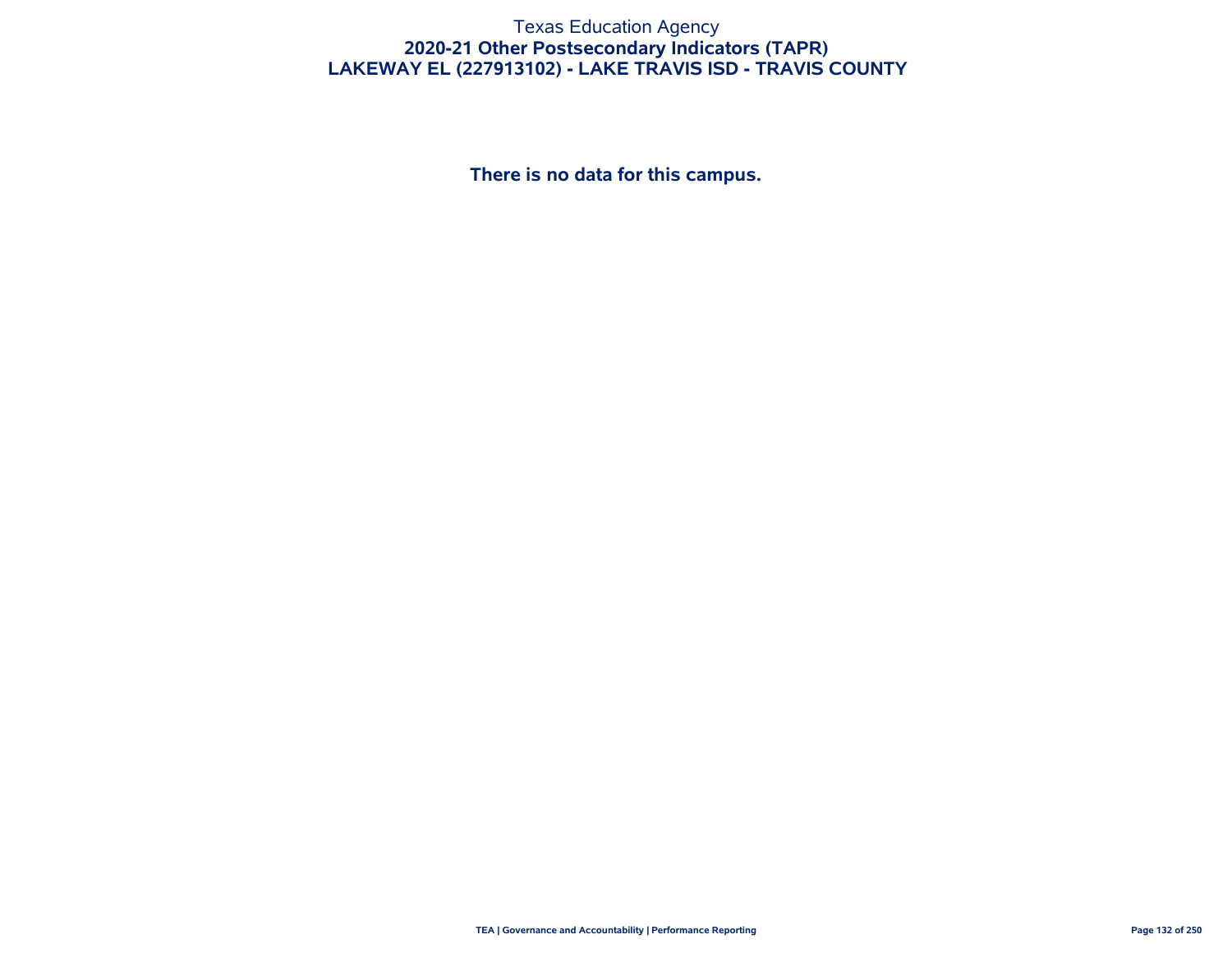|                                               |                |                               | <b>Membership</b> |                             |                |                               | <b>Enrollment</b> |                             |
|-----------------------------------------------|----------------|-------------------------------|-------------------|-----------------------------|----------------|-------------------------------|-------------------|-----------------------------|
|                                               |                | <b>Campus</b>                 |                   |                             |                | <b>Campus</b>                 |                   |                             |
| <b>Student Information</b>                    |                | <b>Count Percent District</b> |                   | <b>State</b>                |                | <b>Count Percent District</b> |                   | <b>State</b>                |
|                                               |                |                               |                   |                             |                |                               |                   |                             |
| <b>Total Students</b>                         |                |                               |                   | 559 100.0% 10,970 5,359,040 |                |                               |                   | 562 100.0% 11,001 5,371,586 |
| <b>Students by Grade:</b>                     |                |                               |                   |                             |                |                               |                   |                             |
| Early Childhood Education                     | 0              | 0.0%                          | 0.3%              | 0.3%                        | 3              | 0.5%                          | 0.5%              | 0.4%                        |
| Pre-Kindergarten                              | $\mathbf{0}$   | 0.0%                          | 1.0%              | 3.7%                        | $\mathbf 0$    | 0.0%                          | 1.0%              | 3.7%                        |
| Kindergarten                                  | 69             | 12.3%                         | 5.8%              | 6.7%                        | 69             | 12.3%                         | 5.8%              | 6.7%                        |
| Grade 1                                       | 93             | 16.6%                         | 6.8%              | 7.1%                        | 93             | 16.5%                         | 6.8%              | 7.1%                        |
| Grade 2                                       | 109            | 19.5%                         | 7.3%              | 7.1%                        | 109            | 19.4%                         | 7.3%              | 7.1%                        |
| Grade 3                                       | 88             | 15.7%                         | 7.2%              | 7.1%                        | 88             | 15.7%                         | 7.1%              | 7.1%                        |
| Grade 4                                       | 102            | 18.2%                         | 7.3%              | 7.2%                        | 102            | 18.1%                         | 7.3%              | 7.2%                        |
| Grade 5                                       | 98             | 17.5%                         | 7.2%              | 7.4%                        | 98             | 17.4%                         | 7.2%              | 7.4%                        |
| Grade 6                                       | 0              | 0.0%                          | 7.8%              | 7.7%                        | 0              | 0.0%                          | 7.8%              | 7.7%                        |
| Grade 7                                       | 0              | 0.0%                          | 8.4%              | 7.9%                        | 0              | 0.0%                          | 8.3%              | 7.8%                        |
| Grade 8                                       | 0              | 0.0%                          | 8.5%              | 7.9%                        | 0              | 0.0%                          | 8.5%              | 7.9%                        |
| Grade 9                                       | 0              | 0.0%                          | 8.7%              | 8.1%                        | 0              | 0.0%                          | 8.7%              | 8.1%                        |
| Grade 10                                      | 0              | 0.0%                          | 8.3%              | 7.8%                        | 0              | 0.0%                          | 8.3%              | 7.8%                        |
| Grade 11                                      | $\mathbf 0$    | 0.0%                          | 7.7%              | 7.2%                        | 0              | 0.0%                          | 7.7%              | 7.2%                        |
| Grade 12                                      | $\mathbf 0$    | 0.0%                          | 7.7%              | 6.8%                        | 0              | 0.0%                          | 7.7%              | 6.8%                        |
| <b>Ethnic Distribution:</b>                   |                |                               |                   |                             |                |                               |                   |                             |
| African American                              | 12             | 2.1%                          | 1.8%              | 12.7%                       | 12             | 2.1%                          | 1.7%              | 12.7%                       |
| Hispanic                                      | 91             | 16.3%                         | 20.0%             | 52.9%                       | 91             | 16.2%                         | 20.1%             | 52.9%                       |
| White                                         | 369            | 66.0%                         | 65.8%             | 26.5%                       | 372            | 66.2%                         | 65.8%             | 26.5%                       |
| American Indian                               | $\overline{2}$ | 0.4%                          | 0.3%              | 0.3%                        | 2              | 0.4%                          | 0.3%              | 0.3%                        |
| Asian                                         | 53             | 9.5%                          | 7.1%              | 4.7%                        | 53             | 9.4%                          | 7.1%              | 4.7%                        |
| Pacific Islander                              | 0              | 0.0%                          | 0.1%              | 0.2%                        | $\mathbf 0$    | 0.0%                          | 0.1%              | 0.2%                        |
| Two or More Races                             | 32             | 5.7%                          | 4.9%              | 2.7%                        | 32             | 5.7%                          | 4.9%              | 2.7%                        |
| Sex:                                          |                |                               |                   |                             |                |                               |                   |                             |
| Female                                        | 264            | 47.2%                         | 47.9%             | 48.9%                       | 265            | 47.2%                         | 47.9%             | 48.9%                       |
| Male                                          | 295            | 52.8%                         | 52.1%             | 51.1%                       | 297            | 52.8%                         | 52.1%             | 51.1%                       |
|                                               |                |                               |                   |                             |                |                               |                   |                             |
| Economically Disadvantaged                    | 32             | 5.7%                          | 9.7%              | 60.3%                       | 32             | 5.7%                          | 9.7%              | 60.2%                       |
| Non-Educationally Disadvantaged               | 527            | 94.3%                         | 90.3%             | 39.7%                       | 530            | 94.3%                         | 90.3%             | 39.8%                       |
| Section 504 Students                          | 37             | 6.6%                          | 11.5%             | 7.2%                        | 37             | 6.6%                          | 11.5%             | 7.2%                        |
| EB Students/EL                                | 19             | 3.4%                          | 6.6%              | 20.7%                       | 19             | 3.4%                          | 6.5%              | 20.6%                       |
| Students w/ Disciplinary Placements (2019-20) | 0              | 0.0%                          | 0.2%              | 1.2%                        |                |                               |                   |                             |
| Students w/ Dyslexia                          | 14             | 2.5%                          | 4.3%              | 4.5%                        | 14             | 2.5%                          | 4.3%              | 4.5%                        |
| <b>Foster Care</b>                            | $\overline{2}$ | 0.4%                          | 0.2%              | 0.3%                        | $\overline{2}$ | 0.4%                          | 0.2%              | 0.3%                        |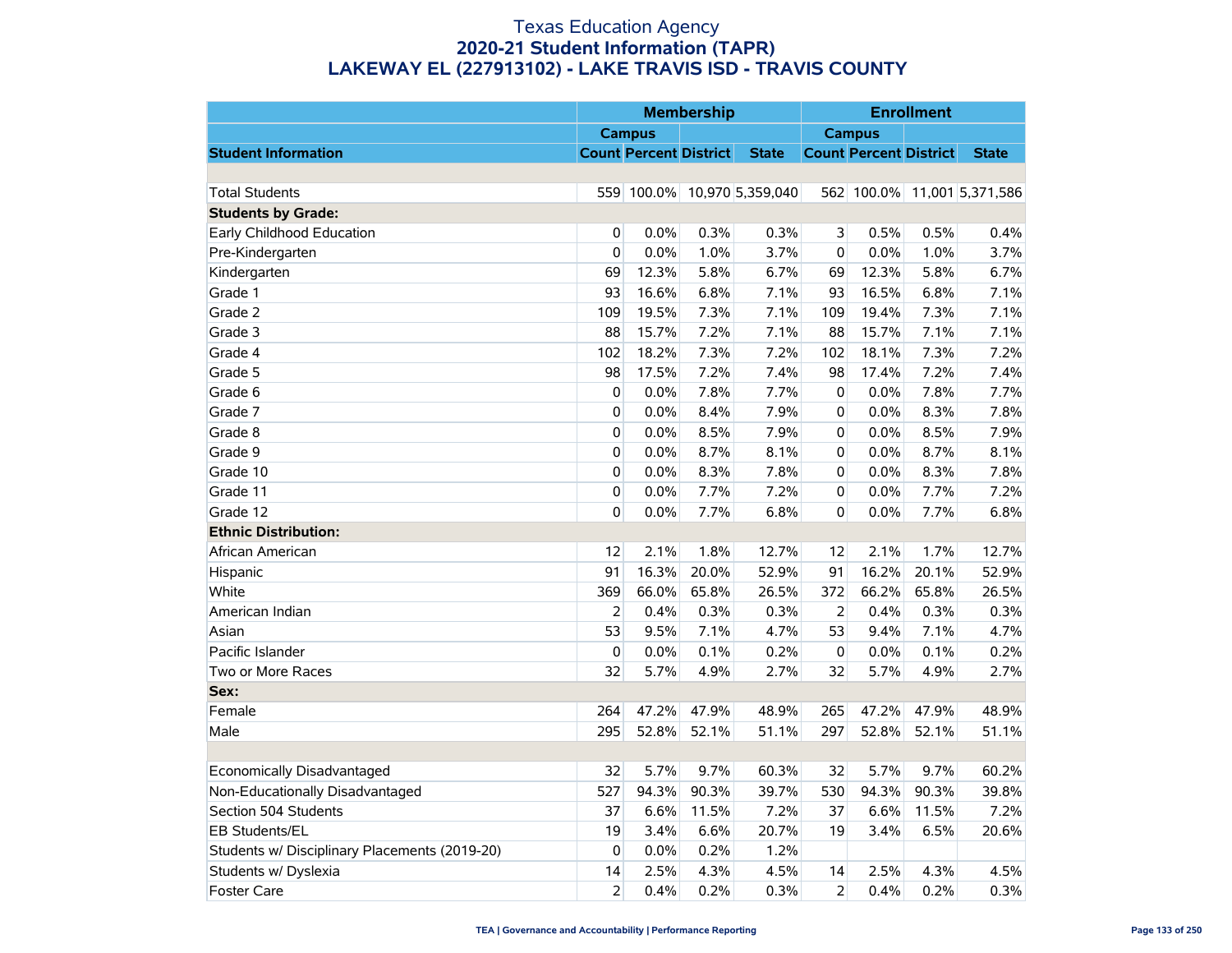|                                                                          | <b>Membership</b> |                               |       | <b>Enrollment</b> |                |                               |       |              |
|--------------------------------------------------------------------------|-------------------|-------------------------------|-------|-------------------|----------------|-------------------------------|-------|--------------|
|                                                                          | <b>Campus</b>     |                               |       | <b>Campus</b>     |                |                               |       |              |
| <b>Student Information</b>                                               |                   | <b>Count Percent District</b> |       | <b>State</b>      |                | <b>Count Percent District</b> |       | <b>State</b> |
| Homeless                                                                 | 0                 | 0.0%                          | 0.1%  | 1.1%              | $\Omega$       | 0.0%                          | 0.1%  | 1.1%         |
| Immigrant                                                                | 14                | 2.5%                          | 0.8%  | 2.0%              | 14             | 2.5%                          | 0.8%  | 2.0%         |
| Migrant                                                                  | 0                 | 0.0%                          | 0.0%  | 0.3%              | $\Omega$       | 0.0%                          | 0.0%  | 0.3%         |
| Title I                                                                  | 0                 | 0.0%                          | 10.6% | 64.5%             | 0              | 0.0%                          | 10.6% | 64.5%        |
| <b>Military Connected</b>                                                | $\overline{2}$    | 0.4%                          | 0.5%  | 2.7%              | $\overline{2}$ | 0.4%                          | 0.5%  | 2.7%         |
| At-Risk                                                                  | 48                | 8.6%                          | 18.5% | 49.2%             | 48             | 8.5%                          | 18.5% | 49.1%        |
| <b>Students by Instructional Program:</b>                                |                   |                               |       |                   |                |                               |       |              |
| <b>Bilingual/ESL Education</b>                                           | 17                | 3.0%                          | 6.4%  | 21.0%             | 17             | 3.0%                          | 6.4%  | 20.9%        |
| Gifted and Talented Education                                            | 39                | 7.0%                          | 9.4%  | 8.3%              | 39             | 6.9%                          | 9.4%  | 8.3%         |
| <b>Special Education</b>                                                 | 61                | 10.9%                         | 10.1% | 11.1%             | 64             | 11.4%                         | 10.4% | 11.3%        |
| <b>Students with Disabilities by Type of Primary Disability:</b>         |                   |                               |       |                   |                |                               |       |              |
| <b>Total Students with Disabilities</b>                                  | 61                |                               |       |                   |                |                               |       |              |
| By Type of Primary Disability<br>Students with Intellectual Disabilities | 14                | 23.0%                         | 32.1% | 42.5%             |                |                               |       |              |
| Students with Physical Disabilities                                      | 22                | 36.1%                         | 26.5% | 21.3%             |                |                               |       |              |
| <b>Students with Autism</b>                                              | 7                 | 11.5%                         | 14.9% | 14.1%             |                |                               |       |              |
| Students with Behavioral Disabilities                                    | 18                | 29.5%                         | 25.7% | 20.6%             |                |                               |       |              |
| Students with Non-Categorical Early Childhood                            | 0                 | 0.0%                          | 0.9%  | 1.5%              |                |                               |       |              |
| Mobility (2019-20):                                                      |                   |                               |       |                   |                |                               |       |              |
| <b>Total Mobile Students</b>                                             | 34                | 5.8%                          | 6.3%  | 13.8%             |                |                               |       |              |
| By Ethnicity:<br>African American                                        | 0                 | 0.0%                          | 0.2%  | 2.8%              |                |                               |       |              |
| Hispanic                                                                 | 7                 | 1.2%                          | 1.6%  | 7.1%              |                |                               |       |              |
| White                                                                    | 21                | 3.6%                          | 3.9%  | 3.1%              |                |                               |       |              |
| American Indian                                                          | 0                 | 0.0%                          | 0.0%  | 0.1%              |                |                               |       |              |
| Asian                                                                    | 5                 | 0.9%                          | 0.4%  | 0.4%              |                |                               |       |              |
| Pacific Islander                                                         | 0                 | 0.0%                          | 0.0%  | 0.0%              |                |                               |       |              |
| Two or More Races                                                        | 1                 | 0.2%                          | 0.2%  | 0.4%              |                |                               |       |              |
| Count and Percent of Special Ed Students who are Mobile                  | 7                 | 9.0%                          | 9.6%  | 16.5%             |                |                               |       |              |
| Count and Percent of EB Students/EL who are Mobile                       | 4                 | 13.8%                         | 10.3% | 13.6%             |                |                               |       |              |
| Count and Percent of Econ Dis Students who are Mobile                    | 10                | 16.1%                         | 10.5% | 16.0%             |                |                               |       |              |
| <b>Student Attrition (2019-20):</b>                                      |                   |                               |       |                   |                |                               |       |              |
| <b>Total Student Attrition</b>                                           | 170               | 30.5%                         | 19.1% | 16.6%             |                |                               |       |              |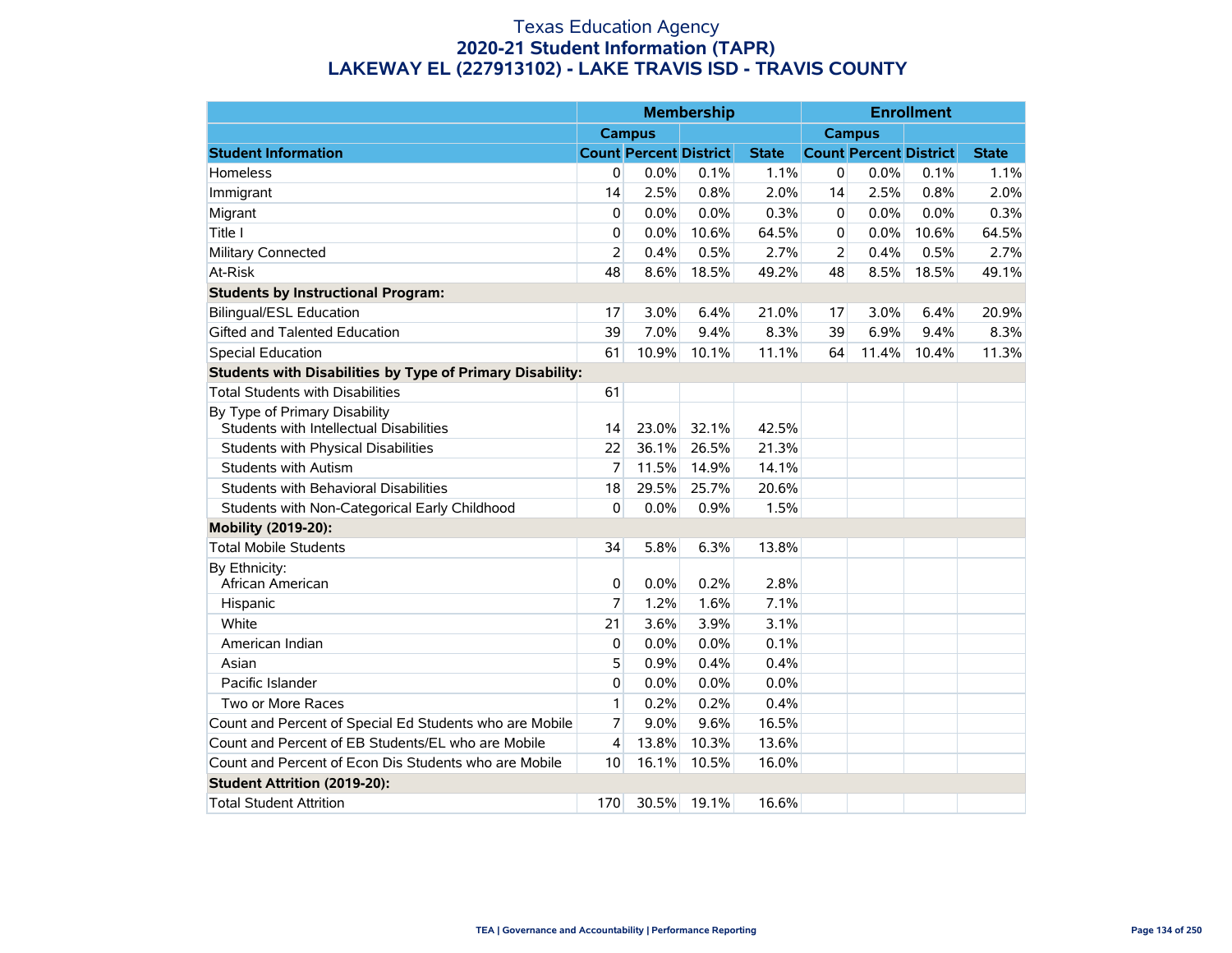|                                                                                  | --Non-Special<br><b>Education Rates--</b> |         |              | ---Special Education<br>Rates--- |         |              |  |
|----------------------------------------------------------------------------------|-------------------------------------------|---------|--------------|----------------------------------|---------|--------------|--|
| <b>Student</b><br><b>Information Campus District State Campus District State</b> |                                           |         |              |                                  |         |              |  |
| <b>Retention Rates by Grade:</b>                                                 |                                           |         |              |                                  |         |              |  |
| Kindergarten                                                                     | $0.0\%$                                   |         | 1.3% 1.4%    | $0.0\%$                          | $5.6\%$ | 4.8%         |  |
| Grade 1                                                                          | $0.0\%$                                   | $0.5\%$ | 1.9%         | 7.1%                             |         | $2.3\%$ 3.2% |  |
| Grade 2                                                                          | $0.0\%$                                   | 0.3%    | 1.0%         | $0.0\%$                          |         | $1.0\%$ 1.4% |  |
| Grade 3                                                                          | $0.0\%$                                   |         | $0.5\%$ 0.5% | $0.0\%$                          |         | $0.0\%$ 0.6% |  |
| Grade 4                                                                          | $0.0\%$                                   |         | $0.0\%$ 0.3% | $0.0\%$                          | $0.0\%$ | 0.4%         |  |
| Grade 5                                                                          | 0.0%                                      |         | $0.3\%$ 0.2% | $0.0\%$                          |         | $1.0\%$ 0.3% |  |
| Grade 6                                                                          |                                           |         | $0.0\%$ 0.2% |                                  | $0.0\%$ | 0.3%         |  |
| Grade 7                                                                          |                                           |         | $0.0\%$ 0.3% | -                                |         | $0.0\%$ 0.3% |  |
| Grade 8                                                                          |                                           |         | $0.1\%$ 0.2% | -                                |         | $0.0\%$ 0.4% |  |
| Grade 9                                                                          |                                           |         | $0.2\%$ 4.7% |                                  |         | $0.0\%$ 7.8% |  |

Class Size Averages by Grade and Subject (Derived from teacher responsibility records):

| <b>Class Size</b><br><b>Information</b> | <b>Campus District State</b> |      |      |
|-----------------------------------------|------------------------------|------|------|
| Elementary:                             |                              |      |      |
| Kindergarten                            | 16.3                         | 19.4 | 17.7 |
| Grade 1                                 | 17.9                         | 18.5 | 18.0 |
| Grade 2                                 | 18.2                         | 20.4 | 18.0 |
| Grade 3                                 | 21.6                         | 19.6 | 18.2 |
| Grade 4                                 | 19.7                         | 19.6 | 18.3 |
| Grade 5                                 | 19.2                         | 21.7 | 19.8 |
| Grade 6                                 | 17.7                         | 22.0 | 19.4 |
| Secondary:                              |                              |      |      |
| English/Language Arts                   |                              | 21.9 | 15.7 |
| Foreign Languages                       |                              | 21.6 | 17.8 |
| Mathematics                             |                              | 23.0 | 16.9 |
| Science                                 |                              | 24.3 | 17.9 |
| Social Studies                          |                              | 24.2 | 18.3 |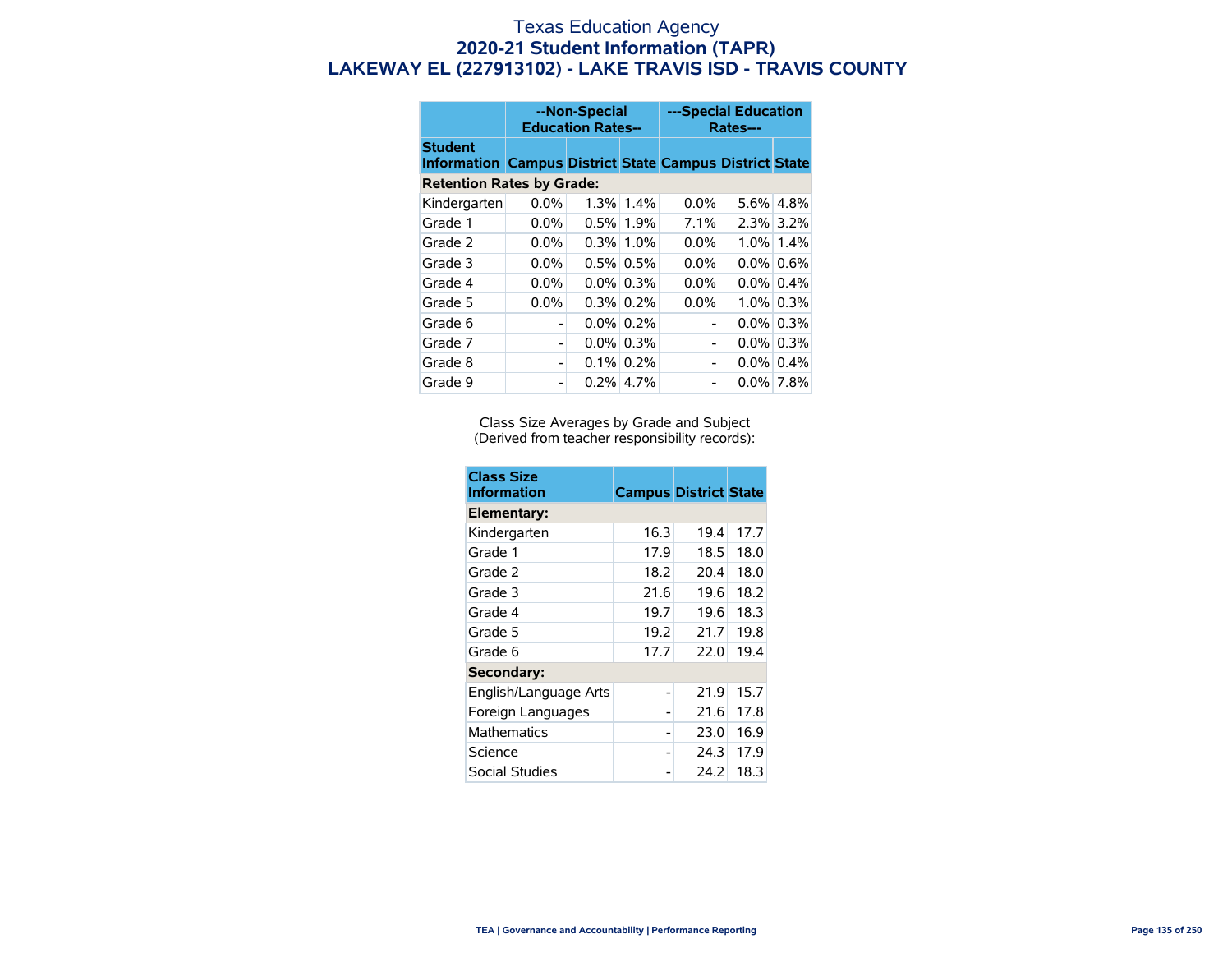|                                               | --------- Campus ---------            |        |        |               |
|-----------------------------------------------|---------------------------------------|--------|--------|---------------|
| <b>Staff Information</b>                      | <b>Count/Average Percent District</b> |        |        | <b>State</b>  |
|                                               |                                       |        |        |               |
| <b>Total Staff</b>                            | 50.7                                  | 100.0% | 100.0% | 100.0%        |
|                                               |                                       |        |        |               |
| Professional Staff:                           | 44.3                                  | 87.5%  | 69.6%  | 64.3%         |
| Teachers                                      | 37.3                                  | 73.7%  | 54.4%  | 49.6%         |
| Professional Support                          | 5.0                                   | 9.9%   | 11.3%  | 10.6%         |
| Campus Administration (School Leadership)     | 2.0                                   | 3.9%   | 2.6%   | 3.0%          |
| <b>Educational Aides:</b>                     | 6.3                                   | 12.5%  | 9.0%   | 10.6%         |
| <b>Librarians and Counselors (Headcount):</b> |                                       |        |        |               |
| <b>Full-time Librarians</b>                   | 1.0                                   | n/a    | 11.0   | 4,290.0       |
| Part-time Librarians                          | 0.0                                   | n/a    | 0.0    | 582.0         |
| <b>Full-time Counselors</b>                   | 1.0                                   | n/a    |        | 22.0 13,211.0 |
| Part-time Counselors                          | 0.0                                   | n/a    | 0.0    | 1,126.0       |
|                                               |                                       |        |        |               |
| Total Minority Staff:                         | 3.5                                   | 6.8%   | 18.5%  | 51.5%         |
| <b>Teachers by Ethnicity:</b>                 |                                       |        |        |               |
| African American                              | 0.0                                   | 0.0%   | 0.7%   | 11.1%         |
| Hispanic                                      | 1.0                                   | 2.7%   | 12.9%  | 28.4%         |
| White                                         | 35.3                                  | 94.6%  | 82.8%  | 56.9%         |
| American Indian                               | 0.0                                   | 0.0%   | 0.4%   | 0.3%          |
| Asian                                         | 1.0                                   | 2.7%   | 2.2%   | 1.8%          |
| Pacific Islander                              | 0.0                                   | 0.0%   | 0.0%   | 0.2%          |
| Two or More Races                             | 0.0                                   | 0.0%   | 0.9%   | 1.2%          |
| <b>Teachers by Sex:</b>                       |                                       |        |        |               |
| <b>Males</b>                                  | 4.0                                   | 10.7%  | 21.7%  | 23.8%         |
| Females                                       | 33.3                                  | 89.3%  | 78.3%  | 76.2%         |
| <b>Teachers by Highest Degree Held:</b>       |                                       |        |        |               |
| No Degree                                     | 0.0                                   | 0.0%   | 0.0%   | 1.2%          |
| <b>Bachelors</b>                              | 26.3                                  | 70.5%  | 69.5%  | 73.0%         |
| <b>Masters</b>                                | 11.0                                  | 29.5%  | 29.9%  | 25.0%         |
| Doctorate                                     | 0.0                                   | 0.0%   | 0.6%   | 0.7%          |
| <b>Teachers by Years of Experience:</b>       |                                       |        |        |               |
| <b>Beginning Teachers</b>                     | 1.0                                   | 2.7%   | 4.1%   | 6.7%          |
| 1-5 Years Experience                          | 10.0                                  | 26.8%  | 26.7%  | 27.8%         |
| 6-10 Years Experience                         | 6.0                                   | 16.1%  | 22.2%  | 20.3%         |
| 11-20 Years Experience                        | 10.3                                  | 27.7%  | 28.8%  | 29.1%         |
| 21-30 Years Experience                        | 8.0                                   | 21.4%  | 14.9%  | 13.0%         |
| Over 30 Years Experience                      | 2.0                                   | 5.4%   | 3.2%   | 3.1%          |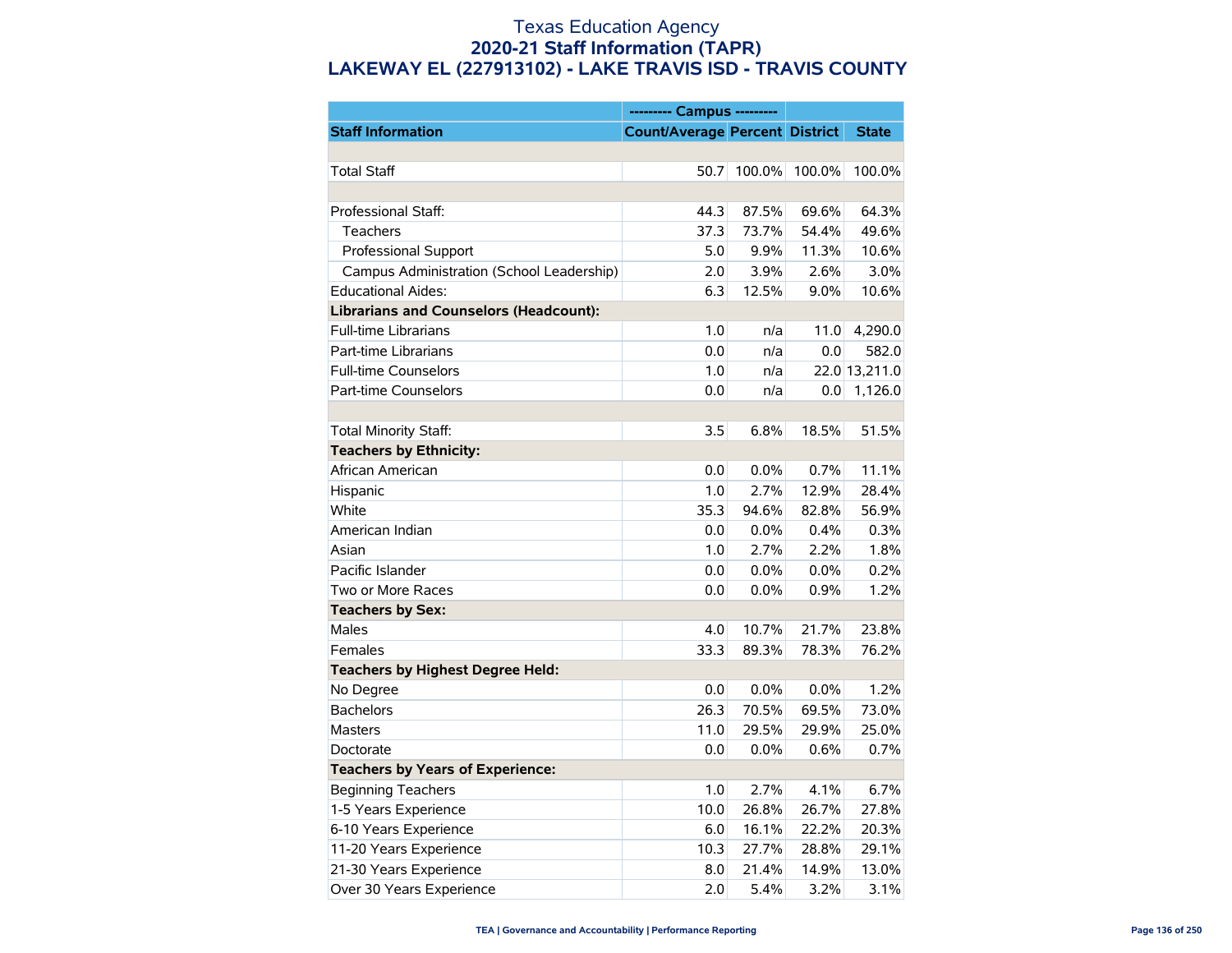|                                |                                      | --------- Campus --------- |     |      |
|--------------------------------|--------------------------------------|----------------------------|-----|------|
| <b>Staff Information</b>       | Count/Average Percent District State |                            |     |      |
|                                |                                      |                            |     |      |
| Number of Students per Teacher | 15.0                                 | n/a                        | 164 | 14.5 |

| <b>Staff Information</b>                                             | <b>Campus</b> | <b>District</b> | <b>State</b> |
|----------------------------------------------------------------------|---------------|-----------------|--------------|
| <b>Experience of Campus Leadership:</b>                              |               |                 |              |
| Average Years Experience of Principals                               | 25.0          | 6.7             | 6.4          |
| Average Years Experience of Principals with District                 | 20.0          | 4.9             | 5.5          |
| Average Years Experience of Assistant Principals                     | 1.0           | 4.4             | 5.5          |
| Average Years Experience of Assistant Principals with District       | 1.0           | 3.1             | 4.8          |
|                                                                      |               |                 |              |
| Average Years Experience of Teachers:                                | 13.3          | 11.6            | 11.2         |
| Average Years Experience of Teachers with District:                  | 8.3           | 5.9             | 7.2          |
| Average Teacher Salary by Years of Experience (regular duties only): |               |                 |              |
| <b>Beginning Teachers</b>                                            | \$50,499      | \$50,977        | \$50,849     |
| 1-5 Years Experience                                                 | \$51,414      | \$51,519        | \$53,288     |
| 6-10 Years Experience                                                | \$52,452      | \$53,075        | \$56,282     |
| 11-20 Years Experience                                               | \$57,056      | \$57,328        | \$59,900     |
| 21-30 Years Experience                                               | \$61,974      | \$63,082        | \$64,637     |
| Over 30 Years Experience                                             | \$68,382      | \$68,549        | \$69,974     |
| Average Actual Salaries (regular duties only):                       |               |                 |              |
| <b>Teachers</b>                                                      | \$56,290      | \$55,792        | \$57,641     |
| Professional Support                                                 | \$59,799      | \$69,091        | \$68,030     |
| Campus Administration (School Leadership)                            | \$84,427      | \$77,734        | \$83,424     |
|                                                                      |               |                 |              |
| Instructional Staff Percent:                                         | n/a           | 68.5%           | 64.6%        |
|                                                                      |               |                 |              |
| Contracted Instructional Staff (not incl. above):                    | 0.0           | 0.0             | 5,731.4      |

|                                          | ----- Campus ----- |                         |         |              |  |  |
|------------------------------------------|--------------------|-------------------------|---------|--------------|--|--|
| <b>Program Information</b>               | <b>Count</b>       | <b>Percent District</b> |         | <b>State</b> |  |  |
| Teachers by Program (population served): |                    |                         |         |              |  |  |
| <b>Bilingual/ESL Education</b>           | 0.3                | $0.9\%$                 | 3.7%    | 6.2%         |  |  |
| Career and Technical Education           | 0.0                | 0.0%                    | 6.0%    | 5.1%         |  |  |
| Compensatory Education                   | 0.0                | $0.0\%$                 | $1.4\%$ | 2.8%         |  |  |
| Gifted and Talented Education            | 1.0                | 2.7%                    | 1.2%    | 1.8%         |  |  |
| <b>Regular Education</b>                 | 33.1               | 88.7%                   | 74.5%   | 71.0%        |  |  |
| <b>Special Education</b>                 | 2.9                | 7.7%                    | 11.6%   | 9.4%         |  |  |
| Other                                    | 0.0                | $0.0\%$                 | 1.6%    | 3.6%         |  |  |